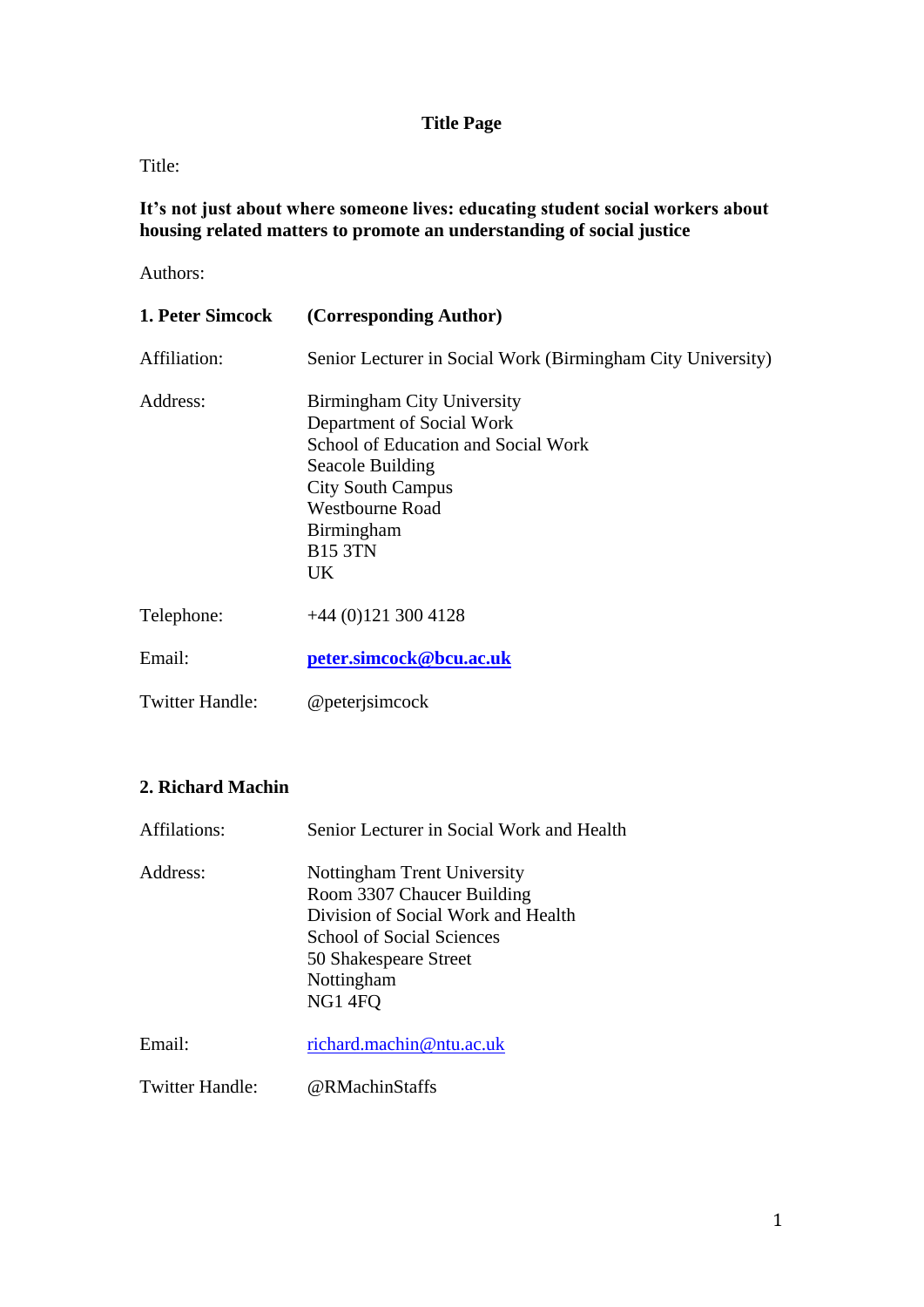### **It's not just about where someone lives: educating student social workers about housing related matters to promote an understanding of social justice.**

#### **Abstract**

The links between housing and wellbeing are well established, and yet failings of current UK policy and practice can result in severely limited and inappropriate accommodation options for those in greatest need. Access to appropriate and affordable housing should therefore be a key area of concern for social work professionals: such access is closely linked to social justice and the promotion of human rights. Nevertheless, there is a paucity of detailed research on the links between housing and social work practice, and practitioners have reported feeling ill-equipped to support service-users with housing related needs. This paper draws on the illustrative example of a teaching session developed by the authors to argue that educating social work students about housing related matters not only reduces this reported practice knowledge gap, but may also develop their understanding of social justice. In addition to supporting calls for further research, the authors therefore encourage those involved in social work education to ensure that practice in the context of housing related needs is covered clearly within the curriculum.

### **Keywords:**

Housing; social justice; problem-based learning; case studies

#### **Introduction**

In June 2017 a fire destroyed Grenfell Tower, a council-owned West London based high-rise tower block, resulting in over 80 fatalities. Commenting on the tragedy, the United Kingdom (UK) shadow chancellor John McDonnell MP referred to the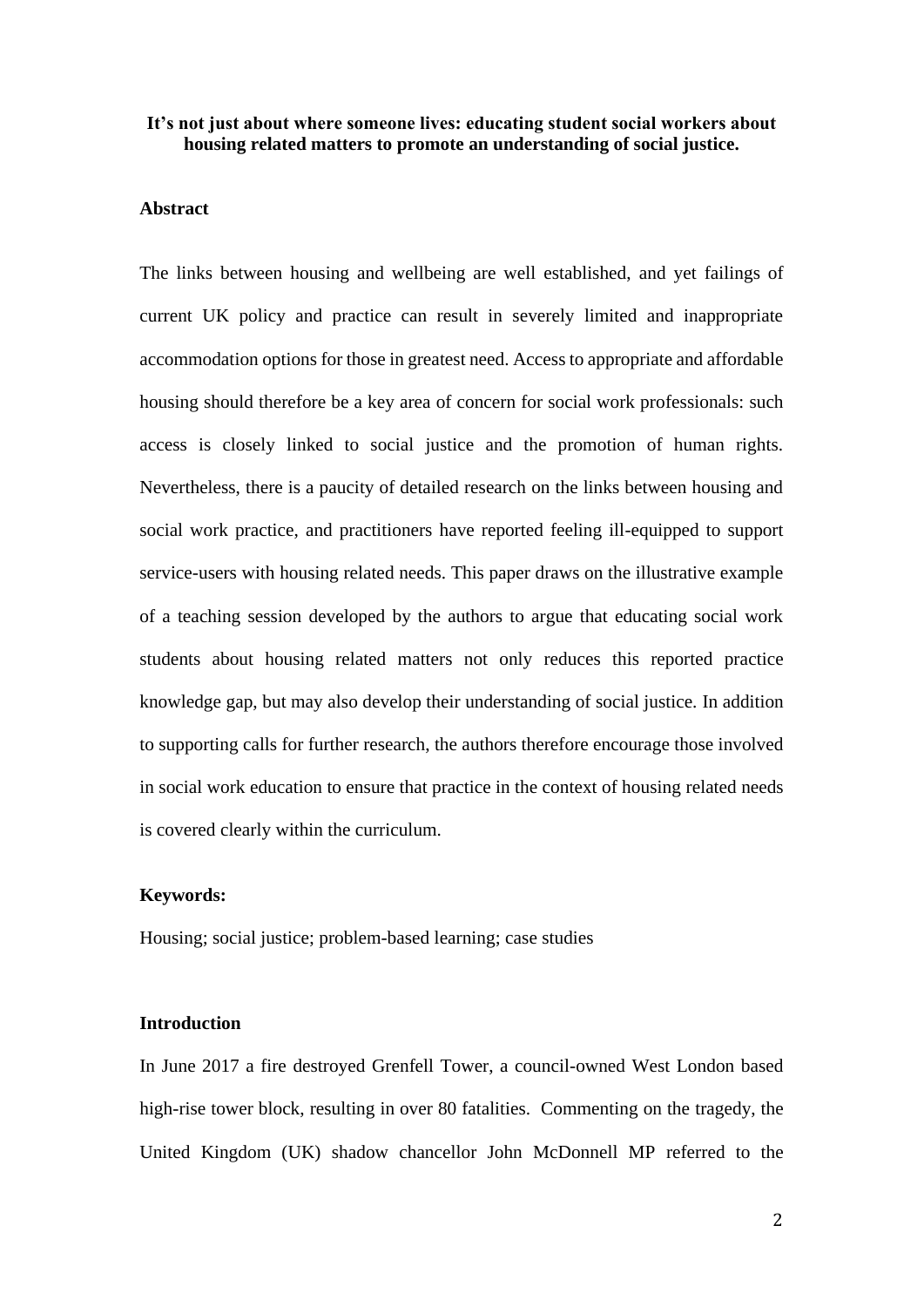phenomenon Engels termed 'social murder' [\(McDonnell MP, 2017\)](#page-21-0). [Ferguson and](#page-20-0)  [Lavalette \(2017:266\)](#page-20-0) argue that the event indicated that 'four decades of neoliberal policies… followed by a decade of austerity have… left the most basic welfare infrastructure… in tatters'. With many survivors traumatised and significant numbers in temporary accommodation, social workers were active members of the 'Grenfell Recovery Team', working with housing professionals to source new accommodation, counselling and financial support [\(Hughes, 2018;](#page-20-1) [McNicoll, 2017\)](#page-21-1). However, in critiquing the response of social services to the Grenfell Tower fire, Anna Gupta, Professor of Social Work at Royal Holloway University, argued that it reflected the reduction of social work to 'an individualised focus', with assessments failing to explore social factors such as immigration status, housing security and poverty [\(Social](#page-22-0)  [Work Action Network, 2017\)](#page-22-0). She went on to argue for the rediscovery of community social work and encouraged social work educators to cover this within university programmes (*ibid.*). This paper draws on the illustrative example of a teaching session developed by the authors, to argue that educating social work students about housing related matters not only reduces a reported gap in knowledge, but may also develop their understanding of social justice and human rights, both individual and collective.

# **Context: Housing Trends in England**

The annually published English Housing Survey provides data on national housing trends [\(Ministry of Housing Communities and Local Government, 2019a\)](#page-21-2). The [Ministry of Housing Communities and Local Government \(2019a\)](#page-21-2) estimate that there are currently 23.3 million households in England across the three main types of housing tenure: owner occupation (64%), the private rented sector (19%) and the social rented sector (which includes local authority and housing association accommodation) (17%).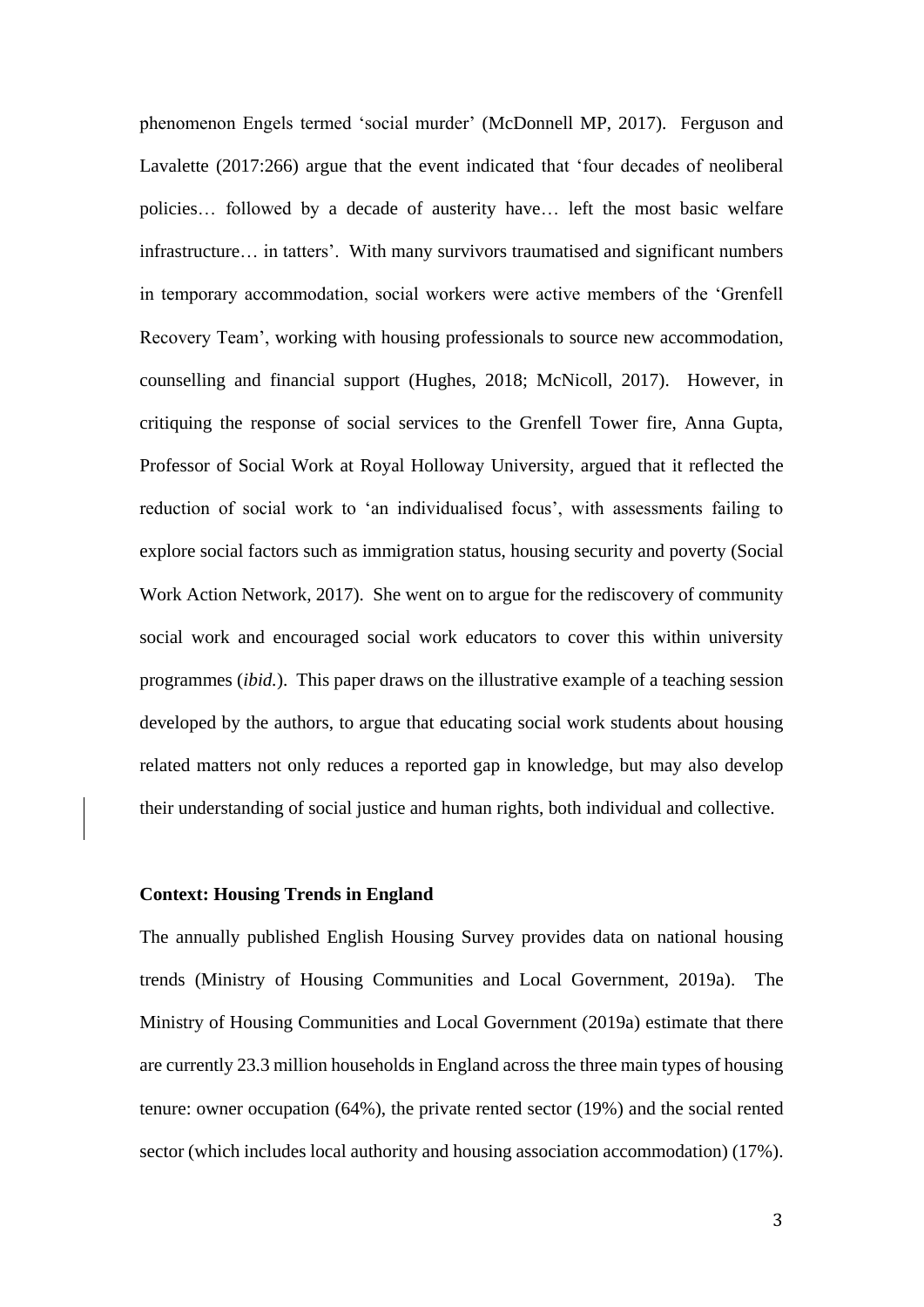The numbers living in owner occupied properties has fallen from a high of 71% in 2003 but the real shift in tenure type has been witnessed in the rented sector. The number of households in the private rented sector has doubled since 2002, overtaking the social rented sector as the second most common type of tenure in England. In 1979 42% of the UK population lived in local authority properties; we have witnessed a dramatic decline for this type of tenure, albeit at a slower rate over the last decade. This changing picture is of importance to social workers: the contraction of the social rented sector means that many vulnerable and economically deprived people must rent from private landlords. Although this can be a mutually convenient relationship, rent in the private sector is on average £90 per week higher than in the social sector, levels of disrepair are greater, and tenancy legislation allows for accelerated eviction.

People experiencing homelessness are among the most vulnerable and socially excluded groups in society [\(Fitzpatrick, Bramley, & Johnsen, 2013\)](#page-20-2). The UK government publish two sets of official homeless statistics. The first relates to the number of 'rough sleepers' and the second to the number of people offered assistance by the local authority when they report that they are homeless or threatened with homelessness. These data demonstrate a marked increase in homelessness in England in the last decade, with experts pointing to a lack of affordable housing and changes to the social security system as key factors behind this trend [\(Fitzpatrick et al., 2018\)](#page-20-3).

People are classed as 'rough sleeping' if they are bedded down, or about to bed down, in the open air (which excludes people in hostels and shelters). In autumn 2018, 4677 people were recorded as rough sleeping in England, a 165% increase from 2010 [\(Ministry of Housing Communities and Local Government, 2019b\)](#page-22-1). This is based on a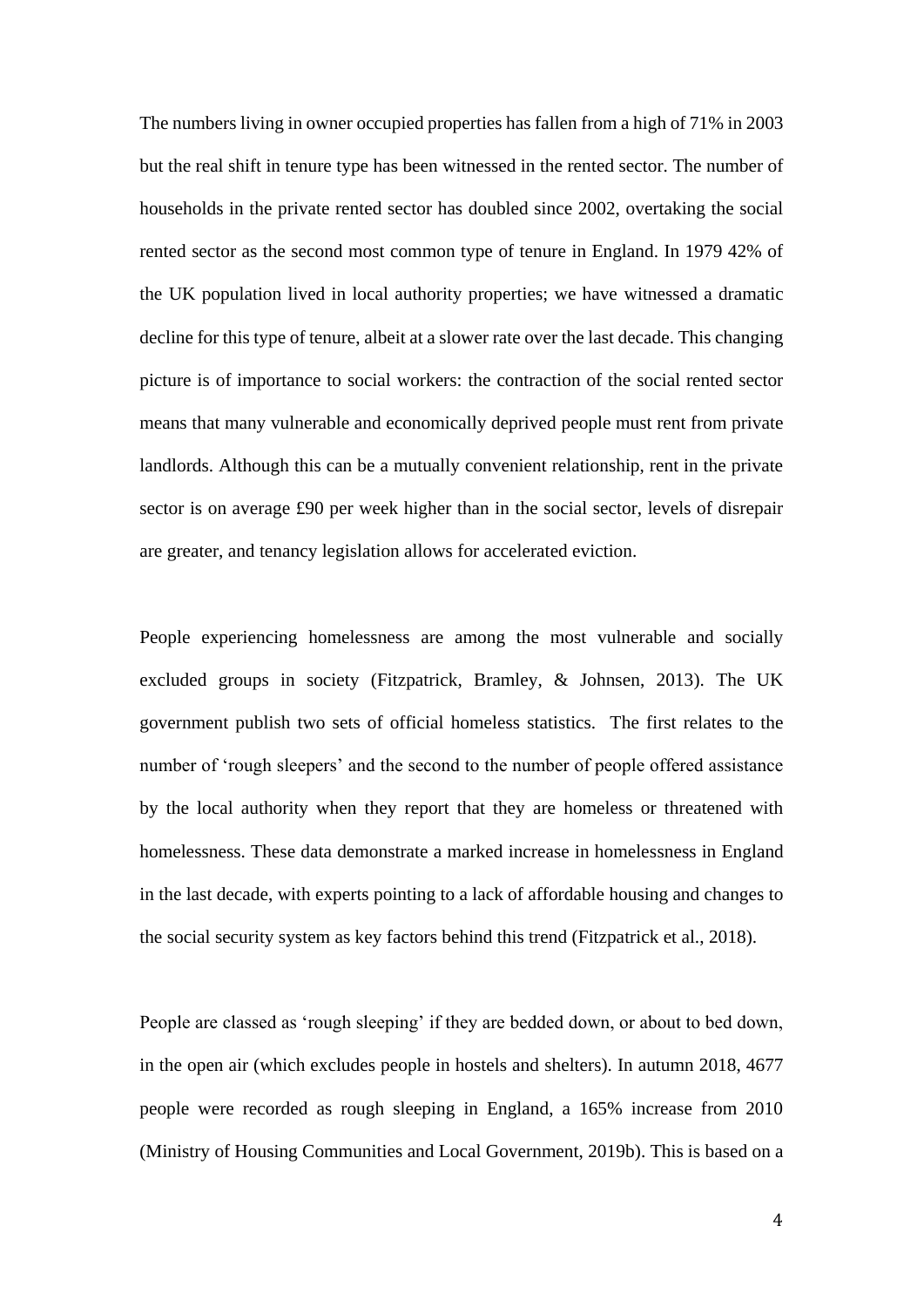single-night count from autumn 2018, the reliability of which has been questioned [\(UK](#page-23-0)  [Statistics Authority, 2015\)](#page-23-0). Legislation details the way in which local authorities must assess statutory homelessness (*Housing Act 1996, Homelessness Act 2002, Localism Act 2011, Homelessness Reduction Act 2017*). Quarterly figures for April to June 2018 show that 65,330 households were owed some form of 'homeless duty' [\(Ministry of](#page-21-3)  [Housing Communities and Local Government, 2018\)](#page-21-3). If suitable accommodation is not immediately available for these households temporary accommodation may be provided. On 30 June 2018, 82310 households were in temporary accommodation, a 71% increase on figures published at the end of 2010 [\(Ministry of Housing](#page-21-3)  [Communities and Local Government, 2018\)](#page-21-3).

The worrying increase in UK homelessness underscores the importance of social workers developing positive relationships with housing professionals. A local authority housing department has responsibility for a wide range of functions: homelessness decision-making and prevention, housing strategy, disabled facilities grants, enforcing standards in the private rented sector, bringing empty properties back into use, tackling fuel poverty, and monitoring/enforcing standards for owner occupiers. The precise nature of local authority functions depends on location and whether services have been outsourced to external providers. Social housing providers (housing associations) have a similarly broad range of roles which extend beyond their traditional functions of rent collection, repairs and lettings. These accommodation providers recognise the links between accommodation and wellbeing and increasingly work with tenants to support them with the challenges they face, including domestic violence, worklessness, and disability. As such, there are obvious synergies between housing professionals and social workers.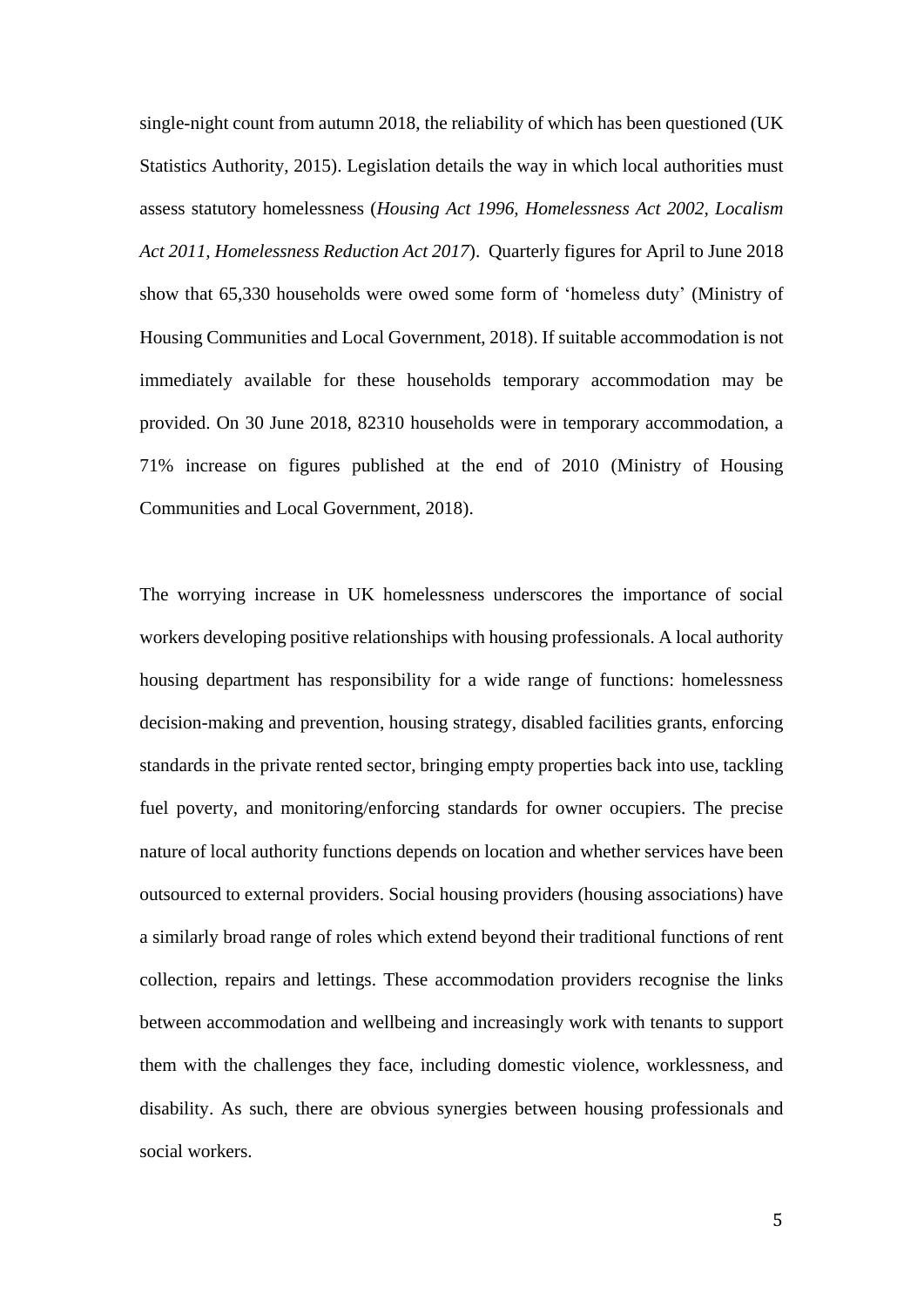#### **Background: Collaboration between Housing and Social Work Departments**

As described by the [International Federation of Social Workers \(2014\)](#page-20-4) social work 'embraces… socio-economic and cultural rights that include the right to reasonable levels of… housing'. The need for social workers to work collaboratively with housing providers and housing services has been recommended by independent bodies, such as the Smith Institute [\(Feinstein et al., 2008\)](#page-20-5), and is consistently reinforced in UK social policy (see for example [Department of Health, 1989,](#page-19-0) [2005,](#page-19-1) [2007,](#page-19-2) [2012\)](#page-19-3). Policies requiring such collaboration highlight the well-established link between suitable housing and well-being, health and independent living (see, for example, [Department](#page-19-4)  [of Health, 2001;](#page-19-4) [House of Commons Committee of Public Accounts, 2016\)](#page-20-6) and it is therefore unsurprising that housing has been recognised 'as an essential element of community care' [\(Means, Richards, & Smith, 2008:154\)](#page-21-4). Commenting on the forthcoming UK Green Paper on social care, the Health and Social Care Secretary has indicated that it will include a whole chapter on housing, as the Government acknowledge its significance in care and support reform [\(Jarret, 2018\)](#page-21-5). Governments across all jurisdictions of the UK have recently committed to further exploration of the alternative homelessness intervention model for adults with complex needs known as '*Housing First'* [\(Bellis & Wilson, 2018\)](#page-19-5). This is a rights-based approach based on a set of principles including the separation of housing and treatment, a recovery orientation and a focus on person-centred planning [\(Pleace, 2016\)](#page-22-2). *Housing First* intervention involves the offer of housing to rough sleepers with complex needs without requiring them to demonstrate 'housing readiness' first. Non time-limited intensive support is then offered by wrap around and floating services [\(Bellis & Wilson, 2018\)](#page-19-5). The UK Department of Health and Social Care has also announced they will make £76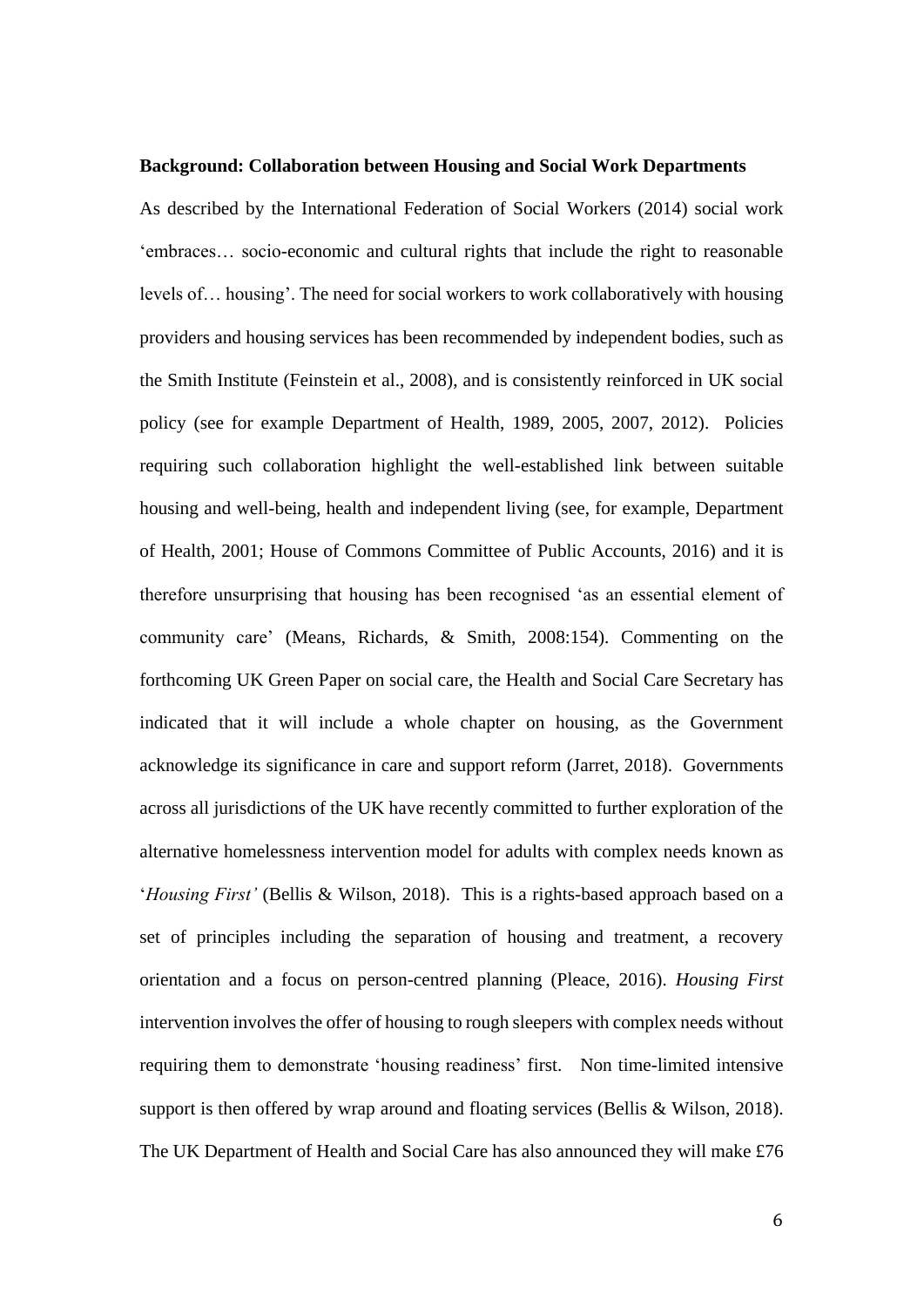million available to fund the building of accessible homes for those with care and support needs [\(Department of Health and Social Care, 2018\)](#page-20-7). Furthermore, there have been calls for greater engagement between local authority commissioners and Homeshare Schemes [\(Macmillan, Gallagher, Ronca, Bidey, & Rembiszewski, 2018\)](#page-21-6). These schemes involve matching older people with care and support needs (householder) with a younger person in need of affordable accommodation (homesharer); in return for accommodation, the homesharer agrees to provide companionship and support, enabling the householder to remain at home (*ibid*.).

Failure of local authority social care departments to fulfil the statutory duties they owe to homeless adults with care and support needs have come to the attention of both the Local Government and Social Care Ombudsman (for example Royal Borough of Windsor and Maidenhead Council 16 019 229) and the courts (for example R (SG) v London Borough of Haringey [2015] EWHC 2579 (Admin)). It can be firmly argued that collaboration between housing and social work departments should occur at strategic and operational levels, and involve a range of professionals and providers, in order to help prevent such problems [\(Simcock & Castle, 2016;](#page-22-3) [Taira & Carlson, 2014\)](#page-23-1). Furthermore, despite both the known link between unsuitable housing and reduced well-being and poor health [\(Quinney & Hafford-Letchfield, 2012;](#page-22-4) [Ritchie & Victory,](#page-22-5)  [2014\)](#page-22-5) and this clear policy imperative for collaborative practice, Stewart and Stewart [\(1993; cited in Quinney & Hafford-Letchfield, 2012:114\)](#page-22-4) report that 'social workers found assisting service users with housing problems [to be] one of the most difficult parts of their work… and felt ill-prepared to undertake [it]'. More recently, observing a paucity of detailed research on the links between housing and social work, [Sillman](#page-22-6)  [\(2018:2\)](#page-22-6) argues that the 'housing crisis is a deliberate and structural concern that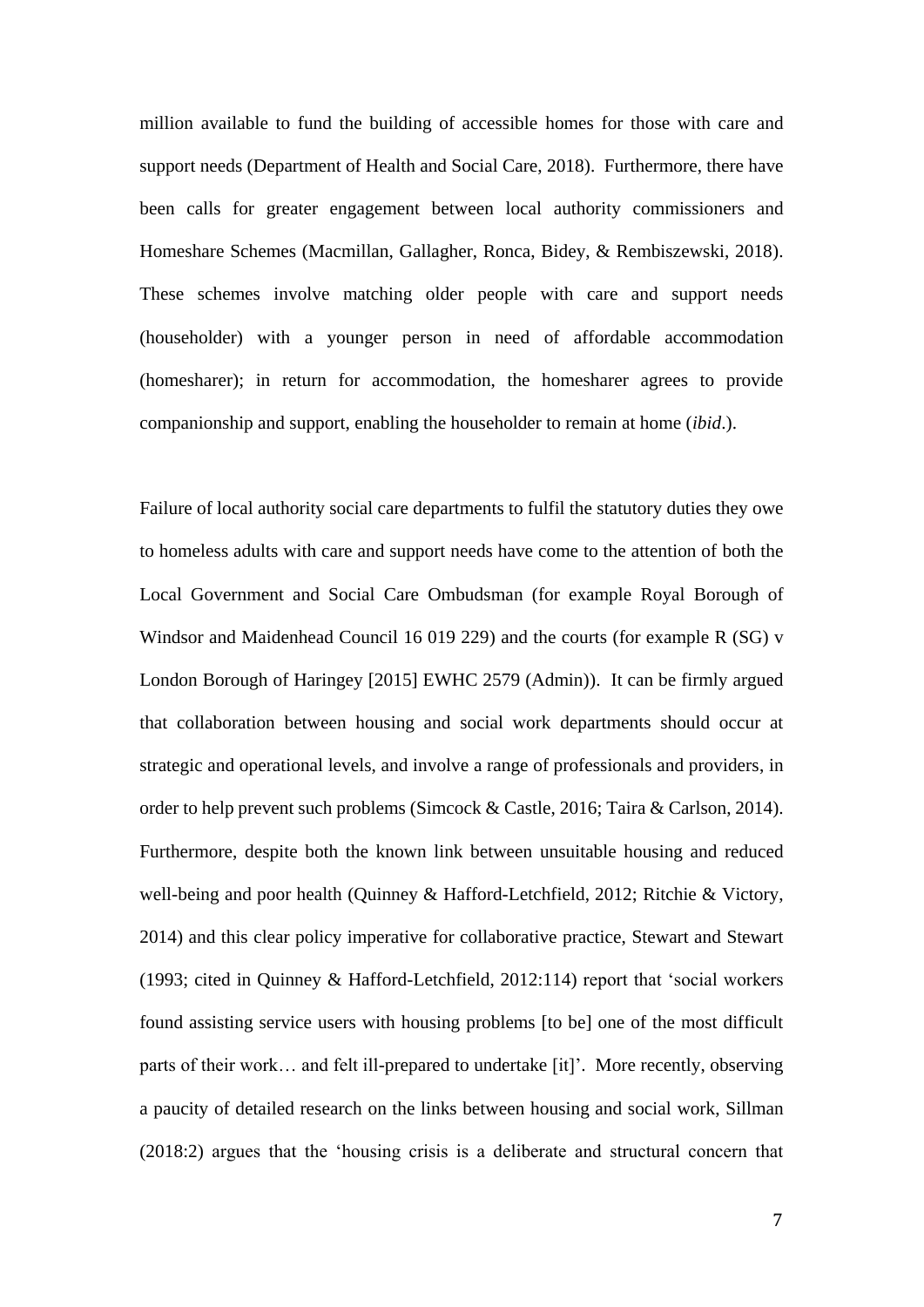current social work does not pay enough heed to'. This reported knowledge gap was the initial rationale for the development of the teaching session on housing and social work, described next.

#### **Case Example: The 'Housing and Social Work with Adults' Session**

The authors, one a social work academic with research and practice experience in English local authority adult social work settings (PS) and the other a social welfare law academic with expertise in UK housing policy and experience in advice and tribunal representation (RM), collaborated to design, develop and deliver a teaching session entitled 'Housing and Social Work with Adults' to social work students. This was part of a second year undergraduate module on the BA (Hons) Social Work programme, delivered prior to the students' first 70-day practice-learning placement, but subsequent to a broader exploration of housing law and policy covered in a first year module. The session was delivered twice a year to full and part-time students between December 2013 and February 2018.

The session began with a 'Socratic discussion' [\(Paul, 1993\)](#page-22-7) on the concept of home; students were asked to work in small groups and explore what 'home' meant to them. Adopting a problem-based learning approach [\(Barrows, 1998\)](#page-19-6) and recognising the value of experiential learning in enabling students to identify the links between theory and practice [\(Gould & Taylor, 2017\)](#page-20-8), the session then focused on four fictional case studies, based on the experience of one of the authors (PS): Lizzie; George; Elsie; and Ramesh. Students worked in small groups to explore the case studies and consider how they would respond as the allocated social worker.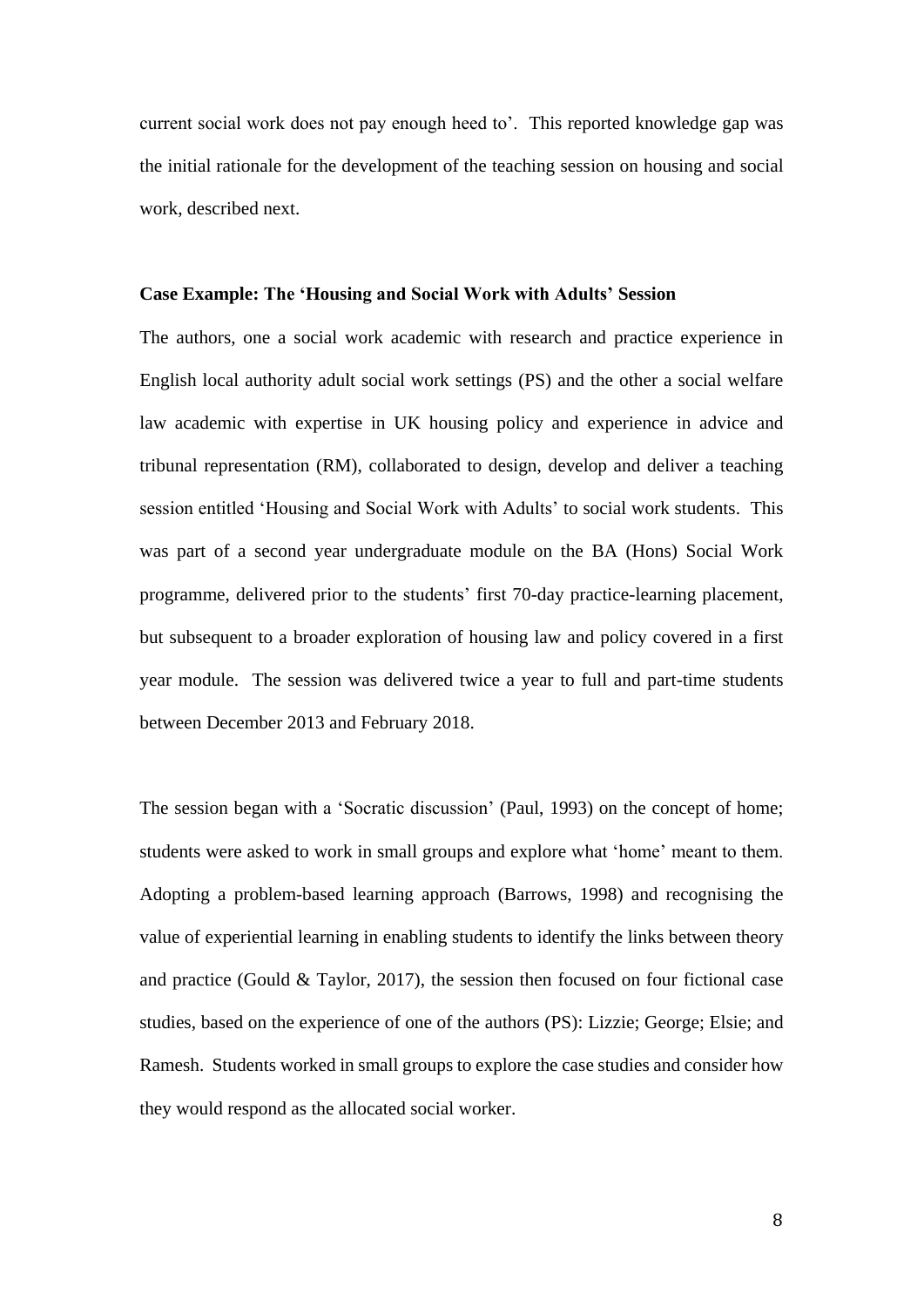*Lizzie*: There has been an increase in rough sleeping in England [\(Bellis & Wilson,](#page-19-5)  [2018\)](#page-19-5), and a higher prevalence of mental health difficulties, substance misuse, dual diagnosis, disability and complex needs amongst the homeless population have been reported [\(Mayor of London, 2018;](#page-21-7) [Melvin, 2004;](#page-21-8) [Rees, 2009;](#page-22-8) [Ritchie & Victory, 2014\)](#page-22-5). Therefore, the first case study concerned Lizzie, a woman of working-age with undiagnosed mental health difficulties, sensory impairment and substance misuse related problems, presenting to the adult social care department as homeless and in need of care and support. Recognising the boundaries between different housing and social care departments [\(Cornes, Joly, O'Halloran, & Manthorpe, 2017\)](#page-19-7), the authors used roleplay to demonstrate the experience of being passed to and fro between social care departments and homelessness services. This was facilitated by one author (PS) taking the role of the social worker and the other (RM) that of the homelessness services worker. Different students took on the role of Lizzie and 'met with' the social worker and homelessness services worker to discuss her situation. The role-play was observed by the cohort as a whole.

*George:* The UK [Office of the Deputy Prime Minister \(2006\)](#page-22-9) observes that older people spend, on average, between 70%-90% of their time at home. However, the significant number of non-decent homes occupied by older people has been noted [\(Adams &](#page-19-8)  [White, 2006;](#page-19-8) [Department for Communities and Local Government, 2016\)](#page-19-9), and poor quality housing has been associated with both the exacerbation of pre-existing physical and mental health problems [\(Handy, 2014;](#page-20-9) [Quinney & Hafford-Letchfield, 2012\)](#page-22-4) and premature care home admission [\(Lewis, 2007\)](#page-21-9). For many older adults, the home itself becomes disabling [\(Harris & Roulstone, 2011;](#page-20-10) [Ritchie & Victory, 2014\)](#page-22-5). The second case study therefore concerned George, an older man with care and support needs living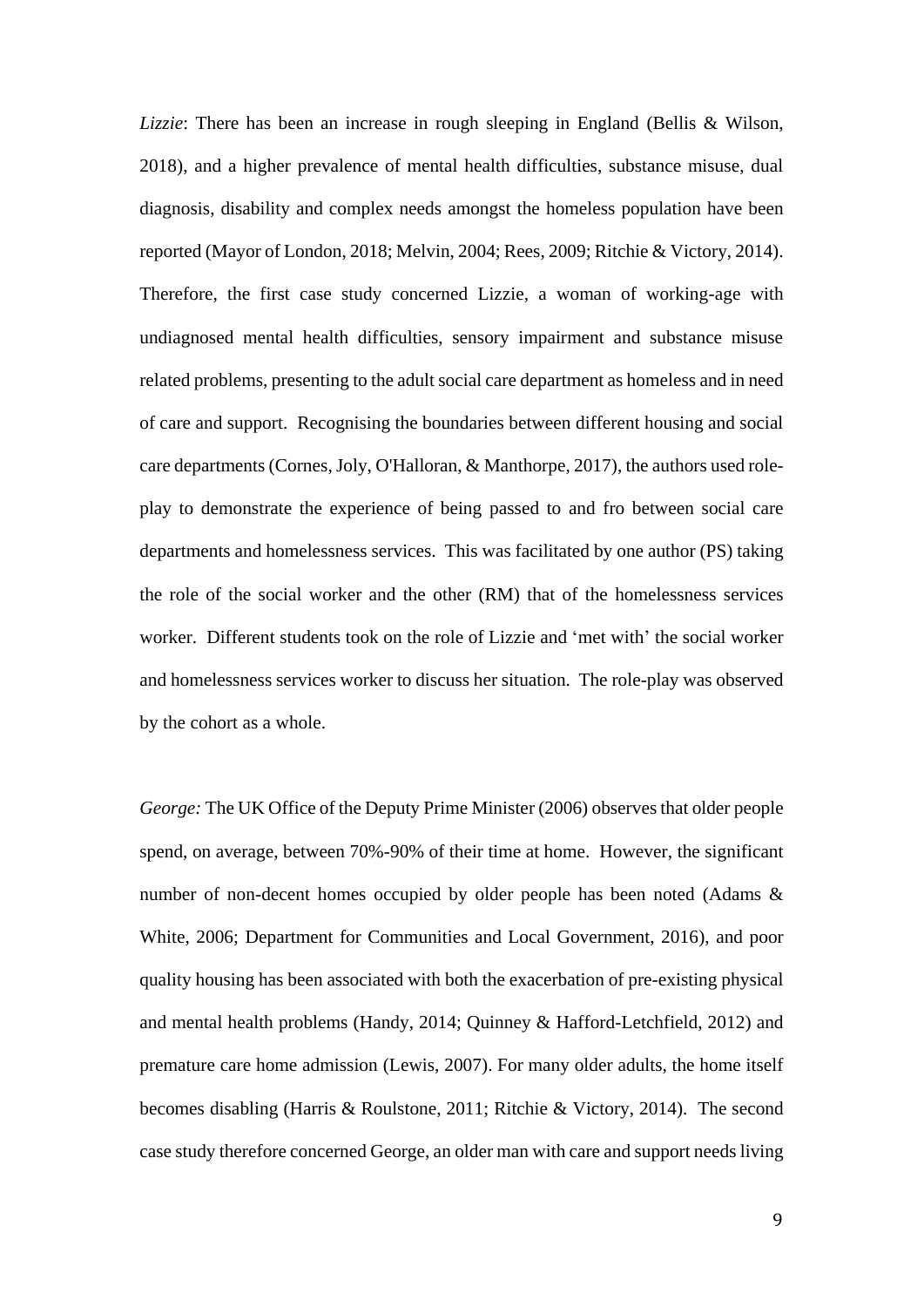in an owner-occupied property that is in need of significant repair, both internally and externally. Owing to his health conditions, George cannot undertake repairs himself. He is reluctant to call for help as he is hearing impaired and has difficulties using the telephone. He is also concerned about both funding the repairs and being the victim of 'rogue traders'.

*Elsie:* Offering security of tenure in a self-contained flat, with 24-hour care and support and access to communal facilities [\(Laing and Buisson, 2010\)](#page-21-10), 'extra care' or 'very sheltered' accommodation was announced as a priority area for expansion in 2002 [\(Dawson, Williams, & Netten, 2006\)](#page-19-10). Such accommodation can provide community based support, promote independence and well-being, and prevent unnecessary hospital and care home admission [\(Dawson, et al., 2006;](#page-19-10) [Vallelly, Evans, Fear, & Means, 2006;](#page-23-2) [Wright et al., 2010\)](#page-23-3). The third case study concerned Elsie, an older woman with care and support needs associated with both physical and mental health difficulties, currently living in a ground floor flat but considering a move to extra care accommodation. During a meeting to review her 'care package', Elsie asks for advice on whether or not to make such a move.

*Ramesh:* Drawing on data from the Care Quality Commission (the independent body that regulates health and social care in England), the [Institute of Public Care \(2017\)](#page-20-11) reports that there are currently more than 16,000 care homes for older people and disabled people in England. The fourth and final case study concerned Ramesh, a 93 year-old man assessed as having care and support needs that could best be met in a care home. Ramesh has agreed with this proposal, and local authority funding has been agreed for the placement. Ramesh and his family state that although they are in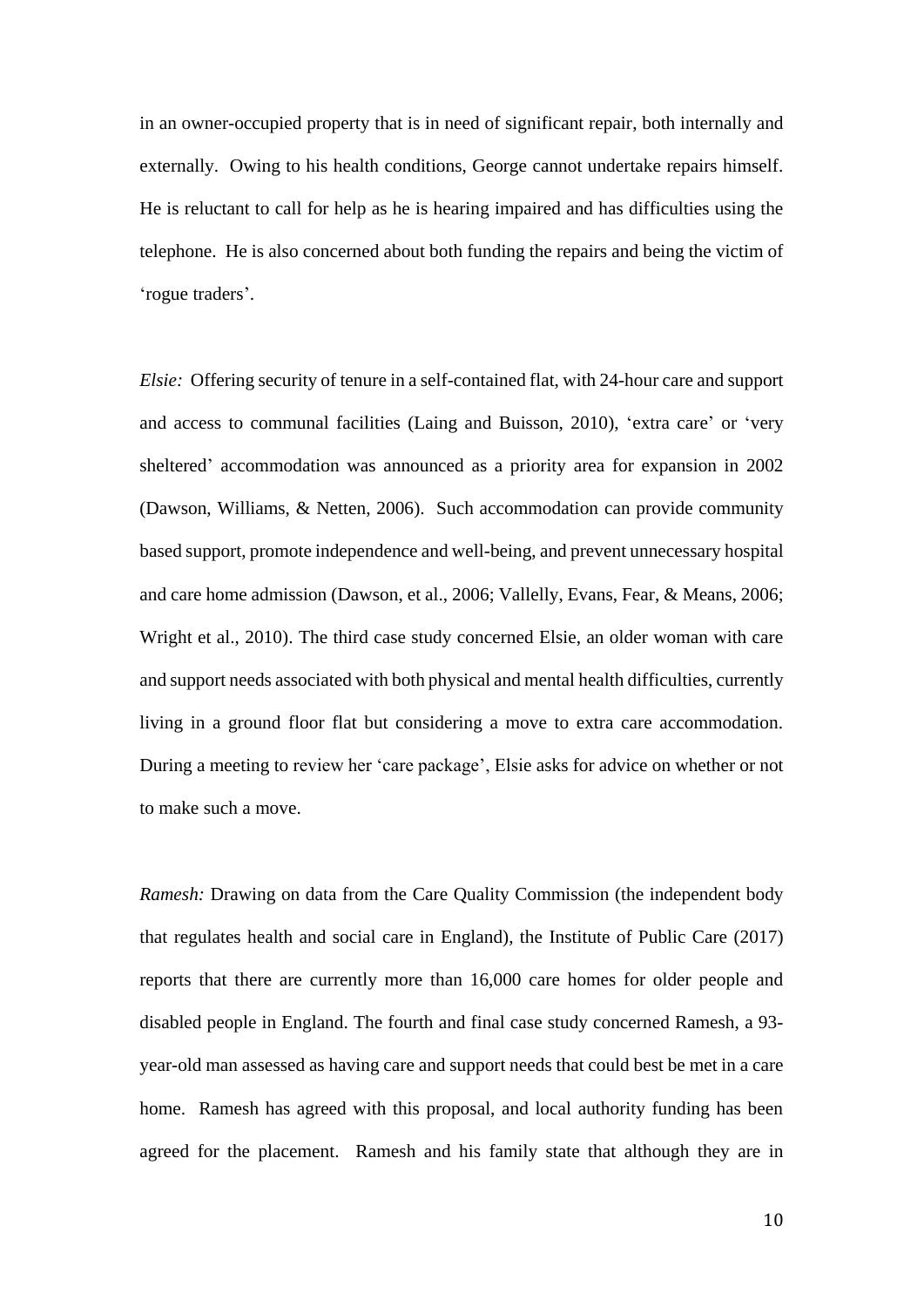agreement with the placement, they are worried about the impact of the move; they are also seeking a care home recommendation for Ramesh.

# **Discussion**

The case studies were intentionally challenging and students grappled with the complexities of supporting service-users with housing related needs. However, the authors observed that asking students to critically reflect on housing policy and social work practice also required them to consider a broader range of social policies, which arguably perpetuate social and structural inequalities. Students were asked to consider what it means to adopt a person-centred approach [\(Department of Health, 2016\)](#page-20-12) that recognises the impact of severely reduced welfare structures on the personal experiences of service-users. This process of reflection can prove challenging for experienced professionals as well as students, as fundamental questions are examined about both the professional responsibility to the individual and the broader imperative to recognise the structural factors which impede social justice and human rights. These tensions were evident in the initial group discussions around the importance of 'home' and the extent to which it is viewed on an individual level as 'shelter', a place associated with wellbeing and safety [\(Giddens, 1991\)](#page-20-13) but in policy terms is often reduced to a 'commodity' [\(Robbins, 2018\)](#page-22-10).

The case study of Lizzie emphasised the tensions described above. The role-play highlighted that her housing options are dictated not by her accommodation needs but rather by the limits of restrictive policy characterised by commodification. Here we have an individual who from a social work perspective would be considered to be in a vulnerable situation and as having care and support needs: living in poverty and facing

11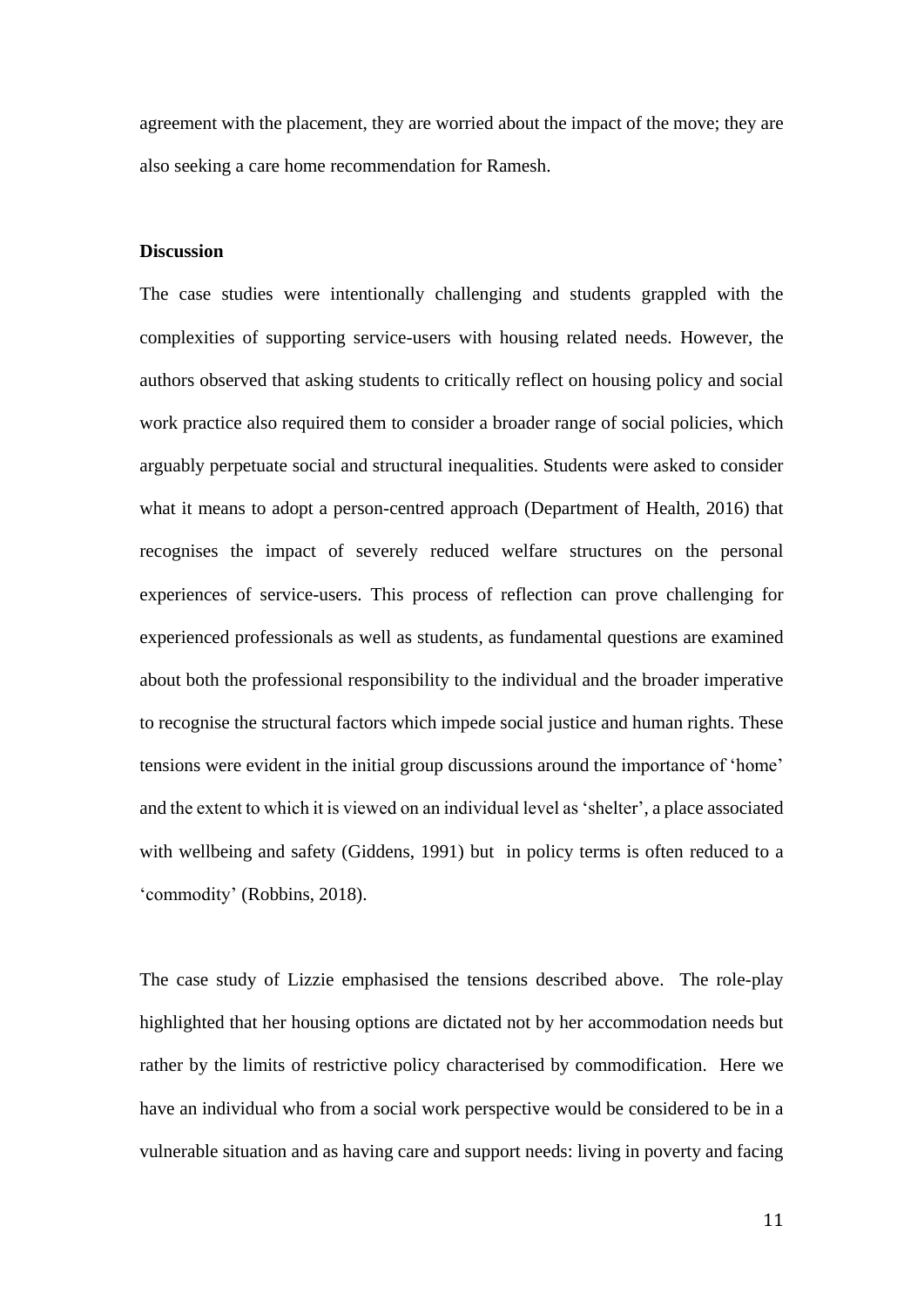multiple risk [\(Organisation for Economic Co-operation and Development, 2015\)](#page-22-11). Students were asked to consider what role social workers could reasonably expect housing policy to play in responding to Lizzie's situation. Key housing policy goals may be to provide adequate and affordable housing in an appropriate location [\(Hudson,](#page-20-14)  [Kühner, & Lowe, 2015\)](#page-20-14). The role-play enacted in the session demonstrated that homelessness legislation (see, for example, the Housing Act 1996 and Homelessness Act 2002) deviates from these goals and can often lead local authorities to adopt 'gatekeeping' principles, where a narrow interpretation of 'vulnerability' and judgements about whether someone is intentionally homeless mean that there is no statutory duty to provide accommodation [\(Dwyer, Bowpitt, Sundin, & Weinstein,](#page-20-15)  [2015;](#page-20-15) [Sillman, 2018\)](#page-22-6).

The use of role-play was also effective in highlighting how service users can be passed between local authority housing and adult social care departments. The case study was concluded with a discussion of how the rights (both social and human) of this service user could be upheld by a social worker. In practical terms the importance of effective advocacy was highlighted to ensure that service users are aware of their rights to request reviews of decisions made by statutory bodies and to access professional support with these processes. It was acknowledged that this may be more challenging for social workers who themselves work for a statutory agency, where there is the possibility of an unreceptive response [\(Timms, 1995\)](#page-23-4). In such situations practitioners need to critically reflect on the boundaries of social work advocacy and facilitate access to independent advocates [\(Dalrymple & Boylan, 2013\)](#page-19-11). In policy terms, a more effective way of meeting the accommodation needs of a service user such as Lizzie may be found in the *Housing First* Model, the rights-based approach referred to earlier in this paper.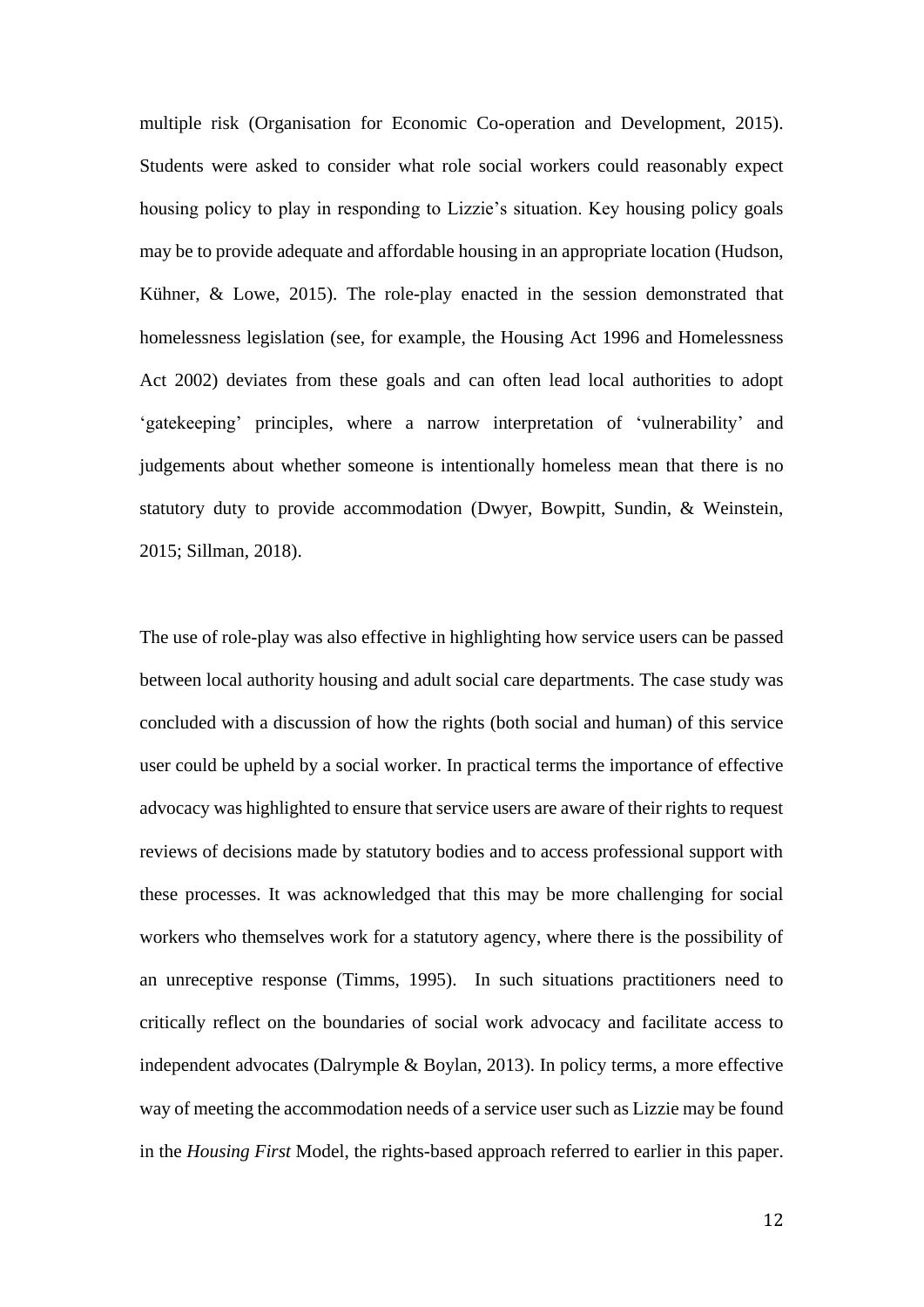This approach avoids the so-called 'staircase' model [\(Sahlin, 2005\)](#page-22-12), ordinarily adopted in UK housing policy, where accommodation is only allocated at the end of a long process of assessment and approval.

The role of home adaptations in promoting independence, enhancing quality of life, and improving health and well-being have been reported [\(Care & Repair England, 2015;](#page-19-12) [Clements, 2017;](#page-19-13) [Heywood & Turner, 2007\)](#page-20-16). Discussing more practical responses to housing need, which may include referrals to Home Improvement Agencies (HIAs), applications for a Disabled Facilities Grant (DFG) or consideration of equity release, proved helpful to the students in exploring interventions at the individual casework level when considering the case study of George. However, this case study also emphasised the common phenomenon of a service user who may be 'asset rich but cash poor' and the challenge of maintaining independence and housing dignity for an ageing population. The discussions about George highlighted a tendency to make assumptions about the socio-economic rights of an individual based on basic profiling information. In calling for a national strategy for older people's housing the UK [Communities and](#page-19-14)  [Local Government Committee \(2018\)](#page-19-14) stated that older people:

may be healthy or have health problems, physical and/or mental. Their housing situations and the options open to them vary greatly dependent upon their tenure, geographical location, income and equity. Their personal situations — links with family, friends, neighbours, their interests, lifestyles and aspirations — are also diverse

Students were able to reflect on the increasing levels of fuel poverty experienced by households in which an older person is living. Annual fuel poverty statistics indicate that the levels of fuel poverty have increased in each of the last three years for UK households with a resident over 60 [\(Department for Business Energy and Industrial](#page-19-15)  [Strategy, 2018\)](#page-19-15). This is due to a complex interplay of household income, fuel prices, accommodation type and location. This distribution of income and resources has clear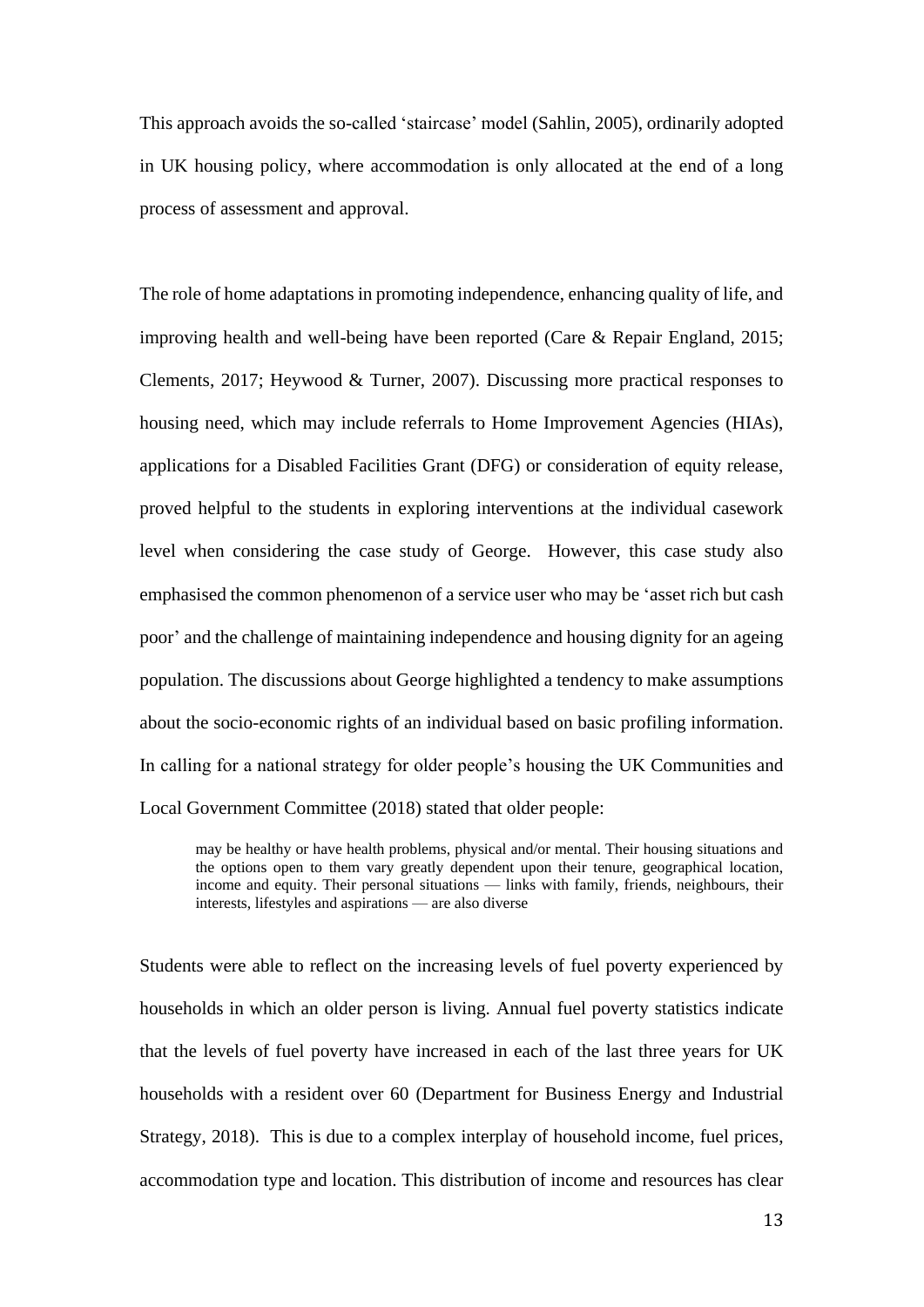links with social determinants of health [\(Marmot, 2016\)](#page-21-11). This was particularly relevant to discussions about George's wellbeing and the statutory duty on local authorities in England to promote well-being, which includes considering the suitability of an individual's accommodation (*s1 Care Act 2014*). It is clear that there are links between social disadvantage and health disadvantage [\(Marmot & Wilkinson, 1999\)](#page-21-12). The role of a social worker in addressing these two forms of disadvantage may be dependent on factors such as the service-user's individual circumstances and professionals' caseloads. A focus on the social determinants of health also raises questions concerning the balance between individual choice and the intervention of policy makers and professionals. These tensions were evident in discussions around the right of a homeowner such as George to make a decision to remain in his own home when there is clear professional opinion that moving to alternative accommodation would benefit his health and be more financially viable.

[Sillman \(2018\)](#page-22-6) maintains that a person's needs can be exacerbated or addressed by the appropriateness of their housing. In discussing the case study of Elsie, students were required to explore a potential move of accommodation in relation to an increase in needs. Initial perceptions that any move for older people may be associated with negative events and the disruption of a strong emotional attachment to their home were challenged by a warning not to make overgeneralisations about the older population [\(Means, et al., 2008\)](#page-21-4). Social policy provisions that homogenise the ageing experience have been similarly critiqued [\(Lloyd-Sherlock, 2002;](#page-21-13) [Walker, 2017\)](#page-23-5). Whilst a preference amongst older people to remain in their own homes has been a consistent finding in research [\(Park, Han, Kim, & Dunkle, 2017\)](#page-22-13), [Means, et al. \(2008:160\)](#page-21-4) observe that: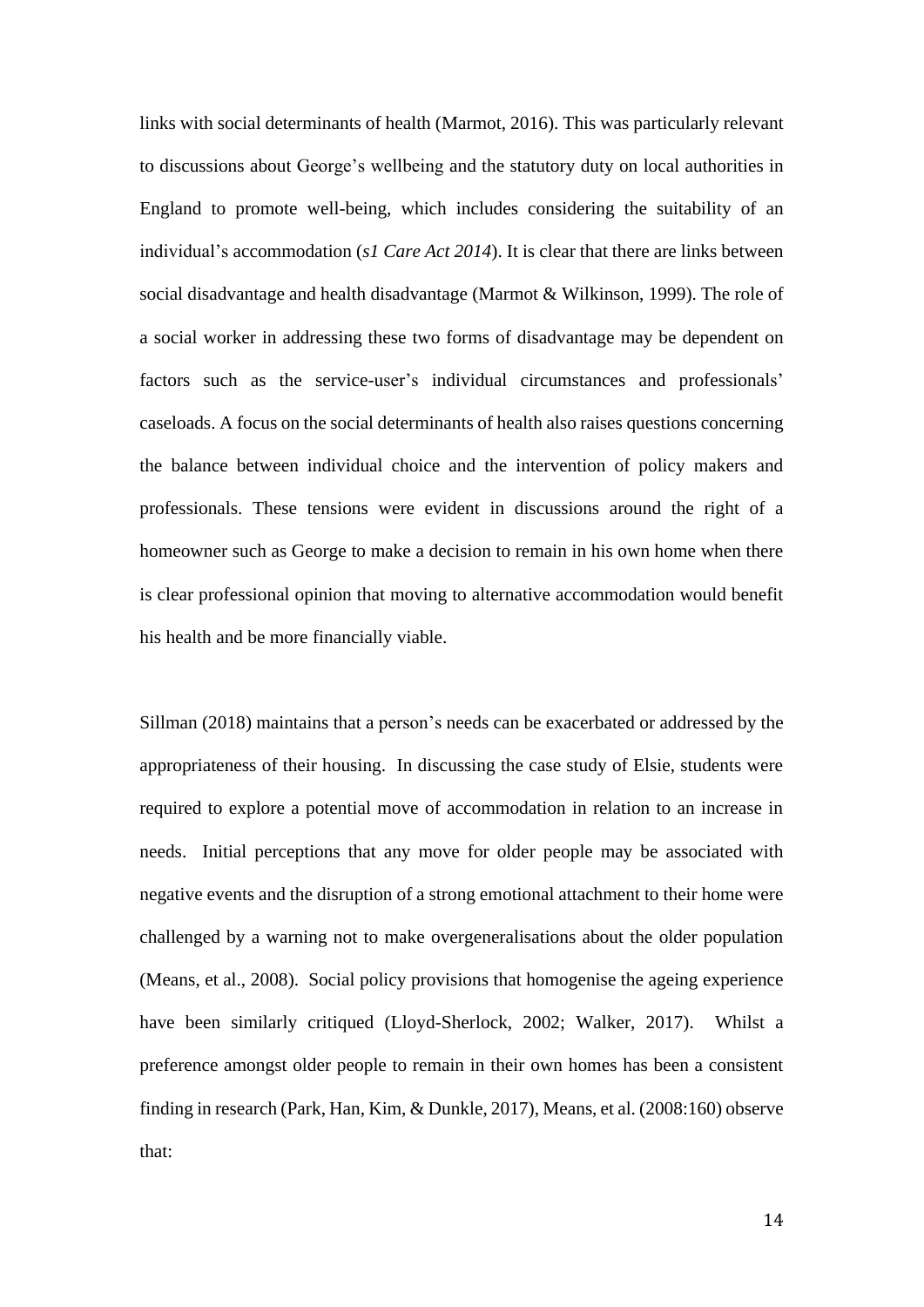[f]or some elderly people, their present rented accommodation may hold little emotional attachment and for some the memories may be largely negative. A move in later life may represent an opportunity to establish a sense of home.

However, a move for Elsie to extra-care accommodation is problematised by the fact that the provision of such accommodation remains limited [\(Dawson, et al., 2006\)](#page-19-10). Furthermore, [Wright, et al. \(2010\)](#page-23-3) highlight problems such as local variation in eligibility criteria, a high turnover of care staff, and inaccessible environments within such accommodation. Whilst such practical matters were illustrated in the case study, students were also challenged to consider the pursuit of 'independence' for older people in UK social policy, reflected in the provision of extra-care accommodation. Wright et al. (2010) argue that a move to extra-care accommodation may be inappropriate for older people with care and support needs who have struggled for some time in their own homes; they suggest that they 'may be happier in a care home setting where they can be looked after' (*ibid:* 2253). Such an argument is arguably supported by research on the use of direct payments by older people, which highlights that independence is not always what older people want [\(Woolham, Daly, Sparks, Ritters, & Steils, 2016\)](#page-23-6). Students were required to reflect on the relationship between such findings and current social policy imperatives in adult social care, particularly personalisation. This relationship has raised questions about the way dependence, independence and interdependence are conceptualised in social work practice with older people [\(Lymbery,](#page-21-14)  [2010\)](#page-21-14), matters explored in the concurrently running *Lifespan and Human Development*  module.

The final case study, concerning Ramesh, raised a number of ethical and practical considerations for the students. [Andersson, Pettersson, and Sidenvall \(2007\)](#page-19-16) maintain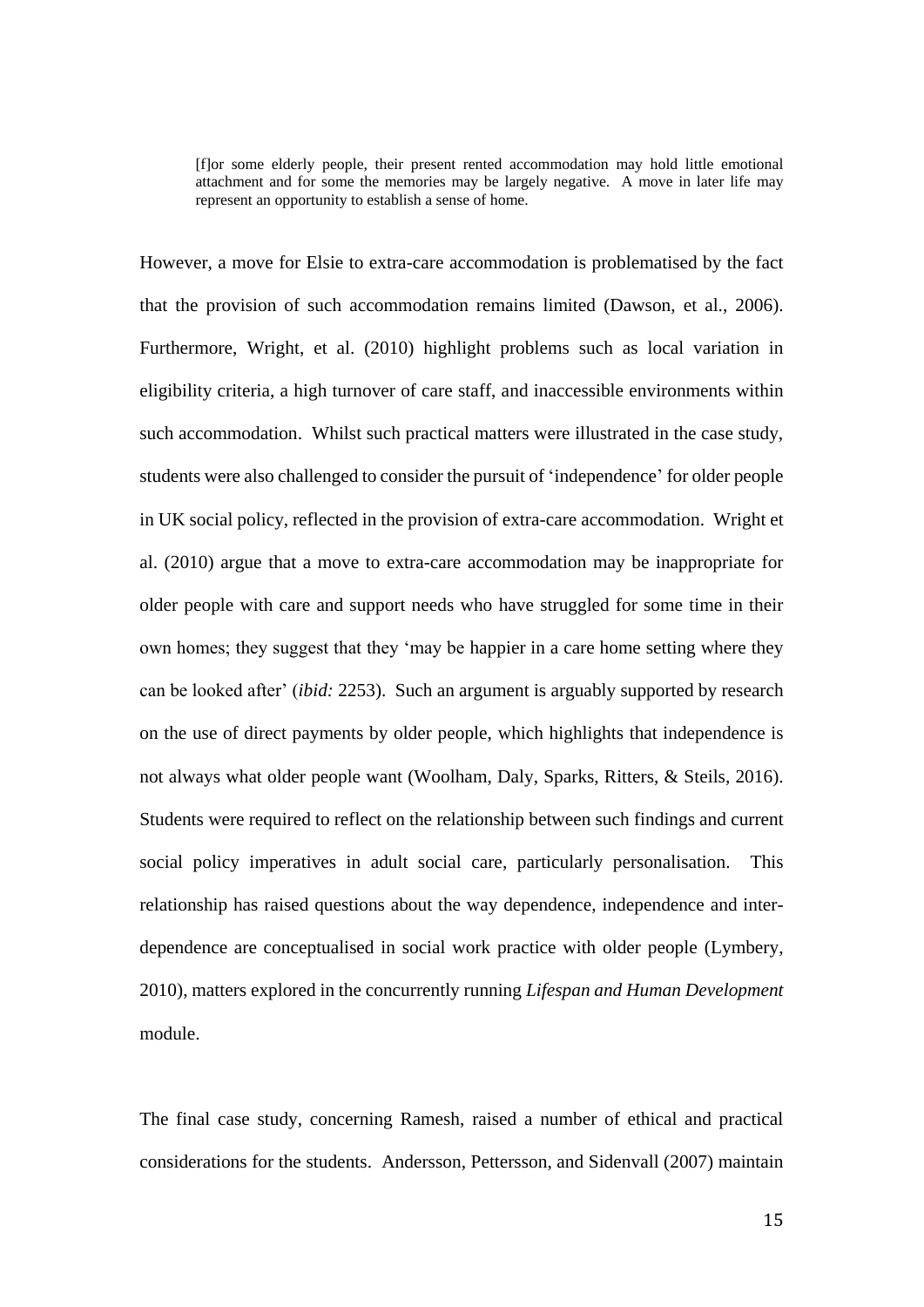that a successful care home placement for older people necessitates careful preparation and involvement of the older person. As such, chief amongst these considerations was ensuring that Ramesh remained central to the decision-making process. The scenario clearly demonstrated how a decision that is ostensibly a 'housing issue' is linked to a much broader range of matters such as identity (especially ethnicity), place, transition, and loss. Further complexity was brought to this case study as consideration was given to the staffing of a care home, inspection reports and the provision of accommodation, which may be publicly or privately funded [\(Johnson, Rolph, & Smith, 2012\)](#page-21-15). The authors adopted a broad perspective when debating social justice with the students. This included recognition that institutions such as a care home can play a significant role in promoting dignity and opportunity for individuals, but also the potential for abuse and neglect in such settings [\(NHS Digital, 2017\)](#page-22-14) or other iatrogenic risks associated with care home placement. In a situation such as the one presented by this case study the importance of avoiding cultural racism, where decisions are based on stereotypes rather than need [\(Pierson, 2016\)](#page-22-15) was especially emphasised.

Ramesh had agreed to move to a care home. Nevertheless, [Vallelly, et al. \(2006\)](#page-23-2) maintain that older people are often offered care home placements by the local authority because alternative services are not available, especially for those with complex needs. In particular, they identify that long-term funding dilemmas and fragmented community services often result in premature admission to such settings (*ibid.*). Students were therefore encouraged to consider choice and the realisation of choice in such situations. This included acknowledging the growth of residential care provision despite decades of policy promoting support at home, and research findings that older people valued social workers who were committed to supporting them to remain at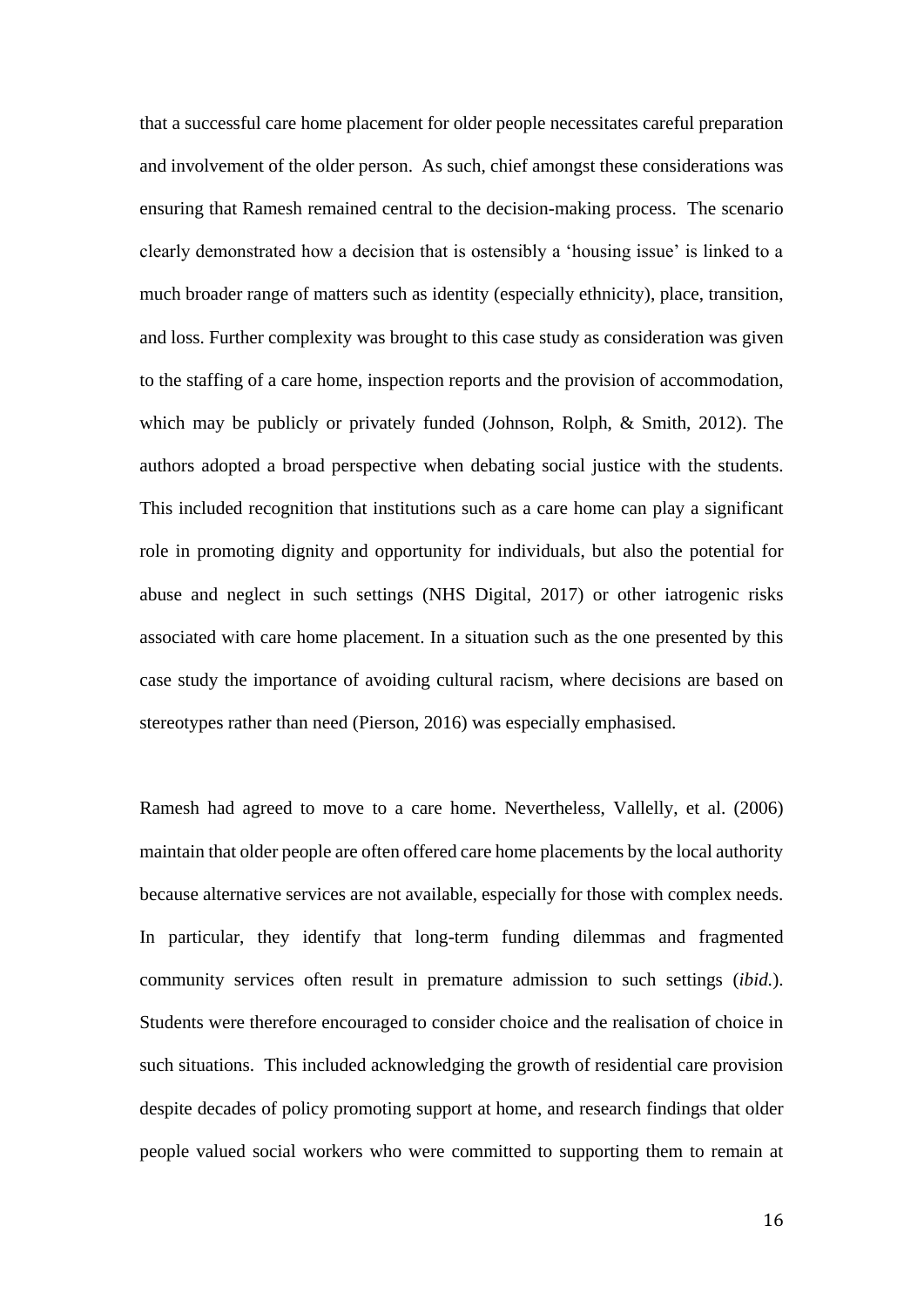home, even when this involved high levels of risk [\(McDonald, 2010;](#page-21-16) Ray, Bernard, & [Phillips, 2008\)](#page-22-16). The duty to offer a choice of care home accommodation, albeit limited for those funded by the local authority, was also considered (*The Care and Support and After-Care (Choice of Accommodation) Regulations 2014*); the failure of local authorities to offer an appropriate choice to individuals has come to the attention of the ombudsman (see, for example, Knowsley Council (17005 594) and Lancashire County Council (17 006 095)). Exploring such matters may, therefore, support students to consider how legal literacy enables social workers to uphold the accommodation choice rights of those funded by the local authority.

# **Conclusion**

When considering the socio-economic rights of service users, an appreciation of housing need is crucial. Alongside the needs of an ageing population and increased integration of health and social care, it can be argued that access to appropriate and affordable accommodation should be a key area of concern for social work professionals. The links between housing and wellbeing are well established and yet the failings of current policy and practice all too often result in severely limited and inappropriate accommodation options for those in greatest need. The provision of suitable accommodation is also closely linked to social justice and the promotion of human rights. As the Grenfell Tower fire so vividly illustrated, the decisions that are made about the allocation of housing, and its standard and location, are a bellwether for the effectiveness of the welfare safety net. The multiple failings of housing in the private sector places an even greater responsibility on public infrastructures to meet the needs of those in the most vulnerable situations.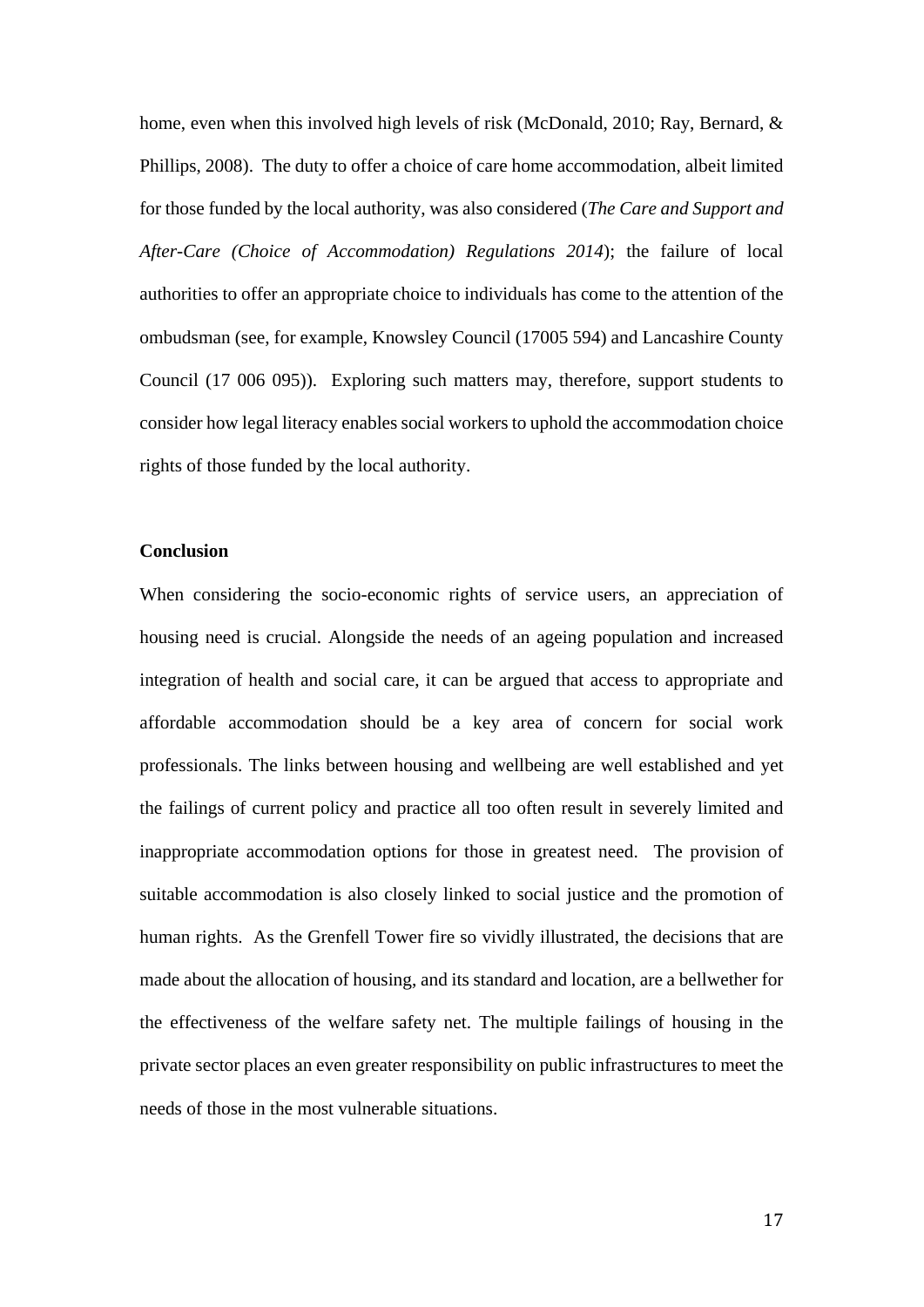From an educational perspective, the authors of this paper found the use of case studies, and associated role-play, to be an effective way of encouraging social work students to consider the housing needs of service users and the importance of fostering positive professional relationships with housing professionals such as housing association staff and local authority homelessness decision makers. The fast changing nature of UK housing policy and practice means future sessions which adopt this format will need to be reviewed to cover emerging matters that may arise from the forthcoming green papers on social housing and social care for older people and those of working age. Attention will also need to be given to more recent legislation such as the Homelessness Reduction Act 2017. This offers more effective referral arrangements between agencies and a more personalised response to homelessness, which recognises the causes of homelessness [\(Massie, Machin, McCormack, & Kurth, 2018\)](#page-21-17). As [Sillman](#page-22-6)  [\(2018\)](#page-22-6) identifies, there is a significant body of national and international research noting the adverse effect of poor quality housing on children; future sessions may therefore also include case studies relevant to those working in children and families' settings, and not just adult services.

The case studies promoted significant debate and discussion on issues such as the tensions between housing need and the commodification of housing and choice and control over housing options. As such, students were also encouraged to consider wider social justice and human rights matters, central to social work practice, in addition to being equipped with tools to advocate and promote the housing rights of service-users. Therefore, whilst supporting calls for further research on the links between housing and social work practice, we also encourage those involved in social work education to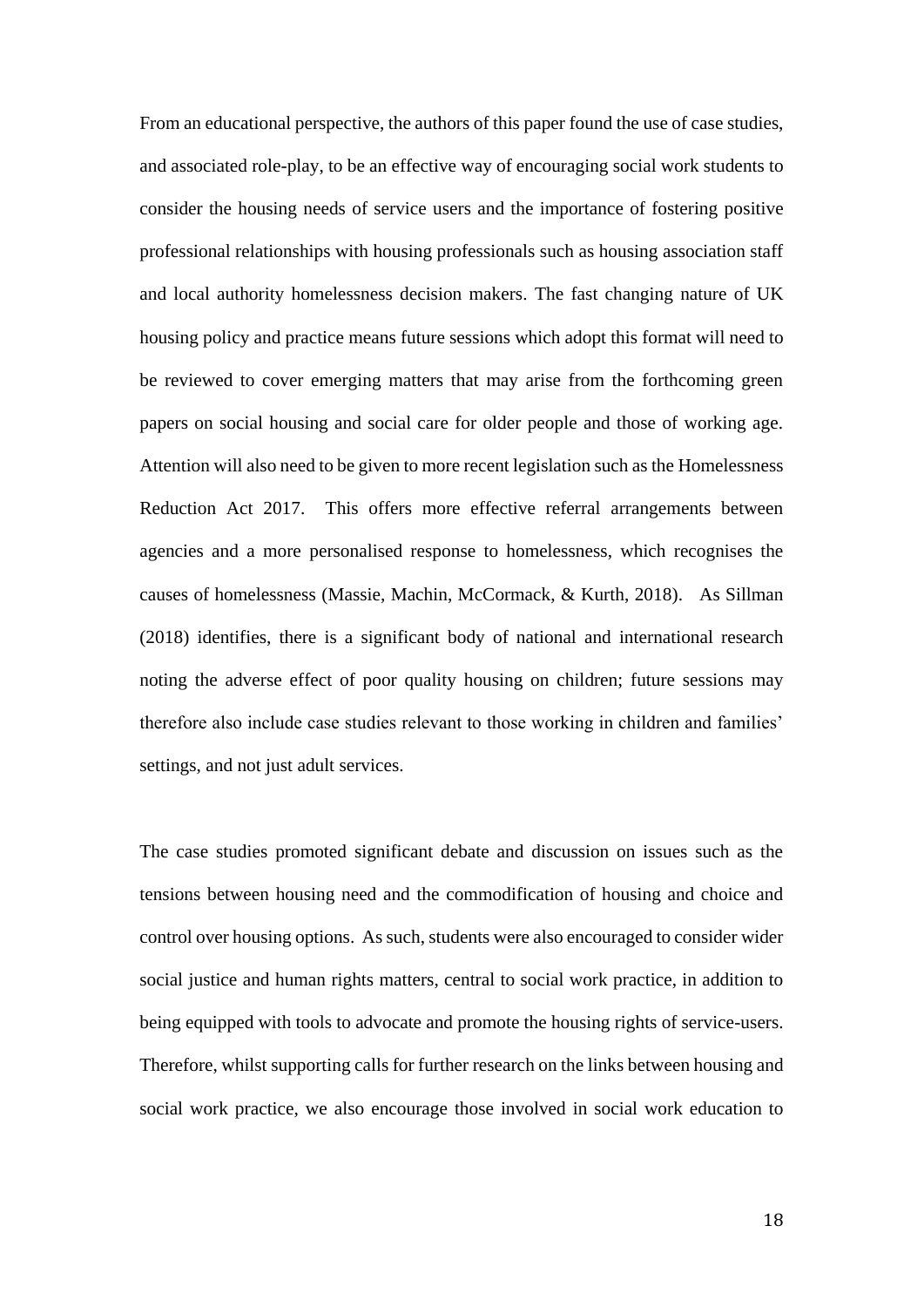ensure that practice in the context of housing related needs is covered clearly within the curriculum.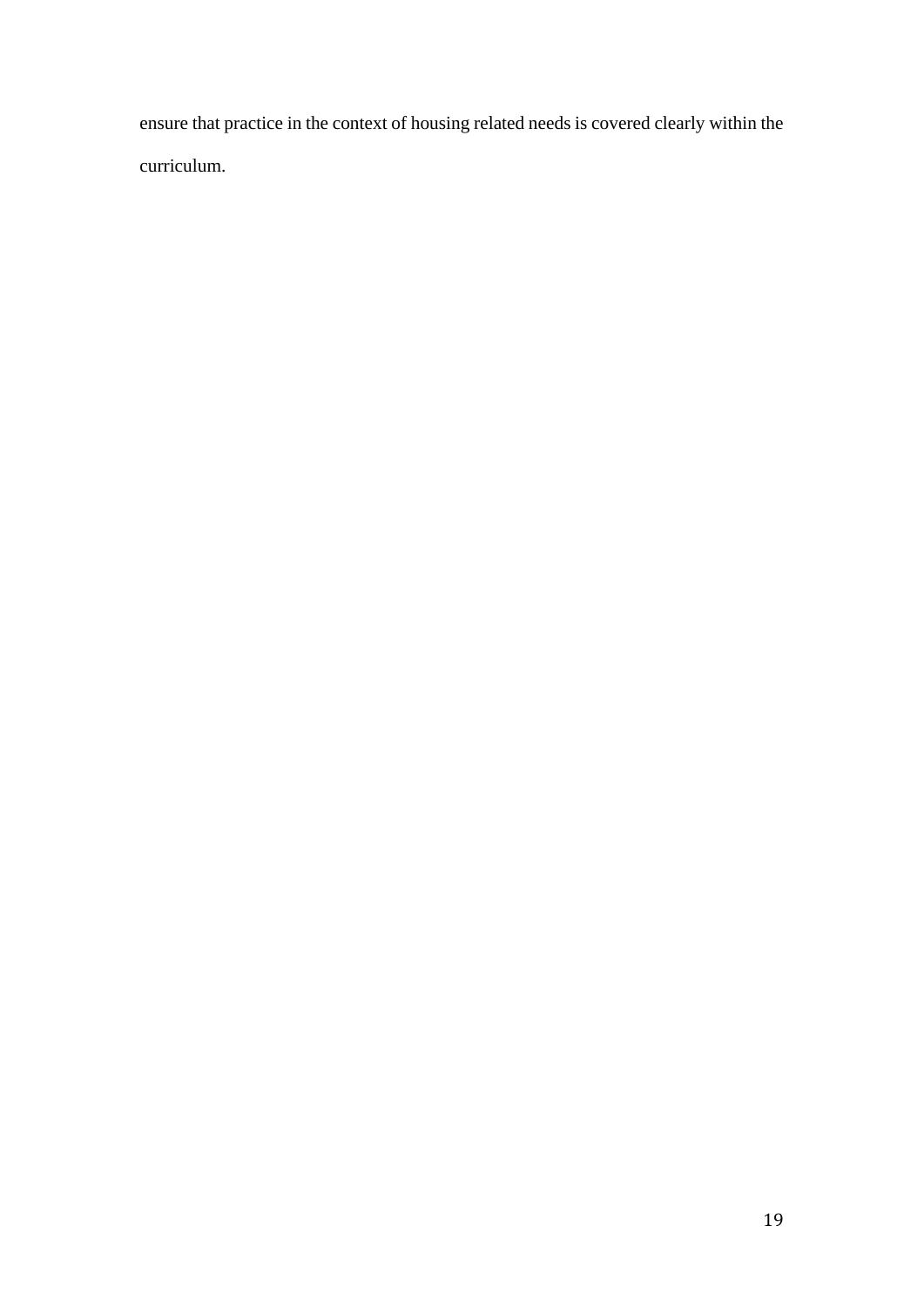# **References**

- <span id="page-19-8"></span>Adams, S., & White, K. (2006). *Older people, decent homes and fuel poverty*. London: Help the Aged.
- <span id="page-19-16"></span>Andersson, I., Pettersson, E., & Sidenvall, B. (2007). Daily life after moving into a care home–experiences from older people, relatives and contact persons. *Journal of clinical nursing, 16*(9), 1712-1718.
- <span id="page-19-6"></span>Barrows, H. S. (1998). The essentials of problem-based learning. *Journal of Dental Education, 62*(9), 630-633.
- <span id="page-19-5"></span>Bellis, A., & Wilson, W. (2018). *Housing First: tackling homelessness for those with complex needs. Briefing Paper Number 08368*. London: House of Commons Library.
- <span id="page-19-12"></span>Care & Repair England. (2015). *Integration Briefing 2: Home Adaptations, Integration and the Care Act*. Nottingham: Care & Repair England.
- <span id="page-19-13"></span>Clements, L. (2017). *Community Care and the Law* (6th ed.). London: Legal Action Group.
- <span id="page-19-14"></span>Communities and Local Government Committee. (2018, 11/11/2018). Report on Housing for Older People Retrieved 11/11/2018, 11/11/2018, from https://publications.parliament.uk/pa/cm201719/cmselect/cmcomloc/ 370/37002.htm
- <span id="page-19-7"></span>Cornes, M., Joly, L., O'Halloran, S., & Manthorpe, J. (2017). *Rethinking Multiple Exclusion Homelessness: Implications for Workforce Development and Interprofessional Practice*. London: Social Care Workforce Research Unit, King's College London.
- <span id="page-19-11"></span>Dalrymple, J., & Boylan, J. (2013). *Effective Advocacy in Social Work (Social Work in Action)*. Los Angeles, CA: Sage.
- <span id="page-19-10"></span>Dawson, L., Williams, J., & Netten, A. (2006). Extra care housing: is it really an option for older people? *Housing, Care and Support, 9*(2), 23-29.
- <span id="page-19-15"></span>Department for Business Energy and Industrial Strategy. (2018, 11/11/2018). Annual Fuel Poverty Statistics Report 2018 (2016 Data) England Retrieved 11/11/2018, 11/11/2018, https://assets.publishing.service.gov.uk/government/uploads/system/u ploads/attachment\_data/file/719106/Fuel\_Poverty\_Statistics\_Report\_20 18.pdf
- <span id="page-19-9"></span>Department for Communities and Local Government. (2016). *2014-based Household Projections: England, 2014-2039*. London: Department for Communities and Local Government.
- <span id="page-19-0"></span>Department of Health. (1989). *Caring for People: Community Care in the Next Decade and Beyond*. London: HMSO.
- <span id="page-19-4"></span>Department of Health. (2001). *Valuing People: A New Strategy for Learning Disability for the 21st Century*. London: The Stationery Office.
- <span id="page-19-1"></span>Department of Health. (2005). *Independence, Well-being and Choice: Our vision for the future of social care for adults in England*. London: Department of Health.
- <span id="page-19-2"></span>Department of Health. (2007). *Putting People First: A Shared Vision and Commitment to the Future of Adult Social Care.* London: Department of Health.
- <span id="page-19-3"></span>Department of Health. (2012). *Caring for our Future: Reforming care and support*. London: Department of Health.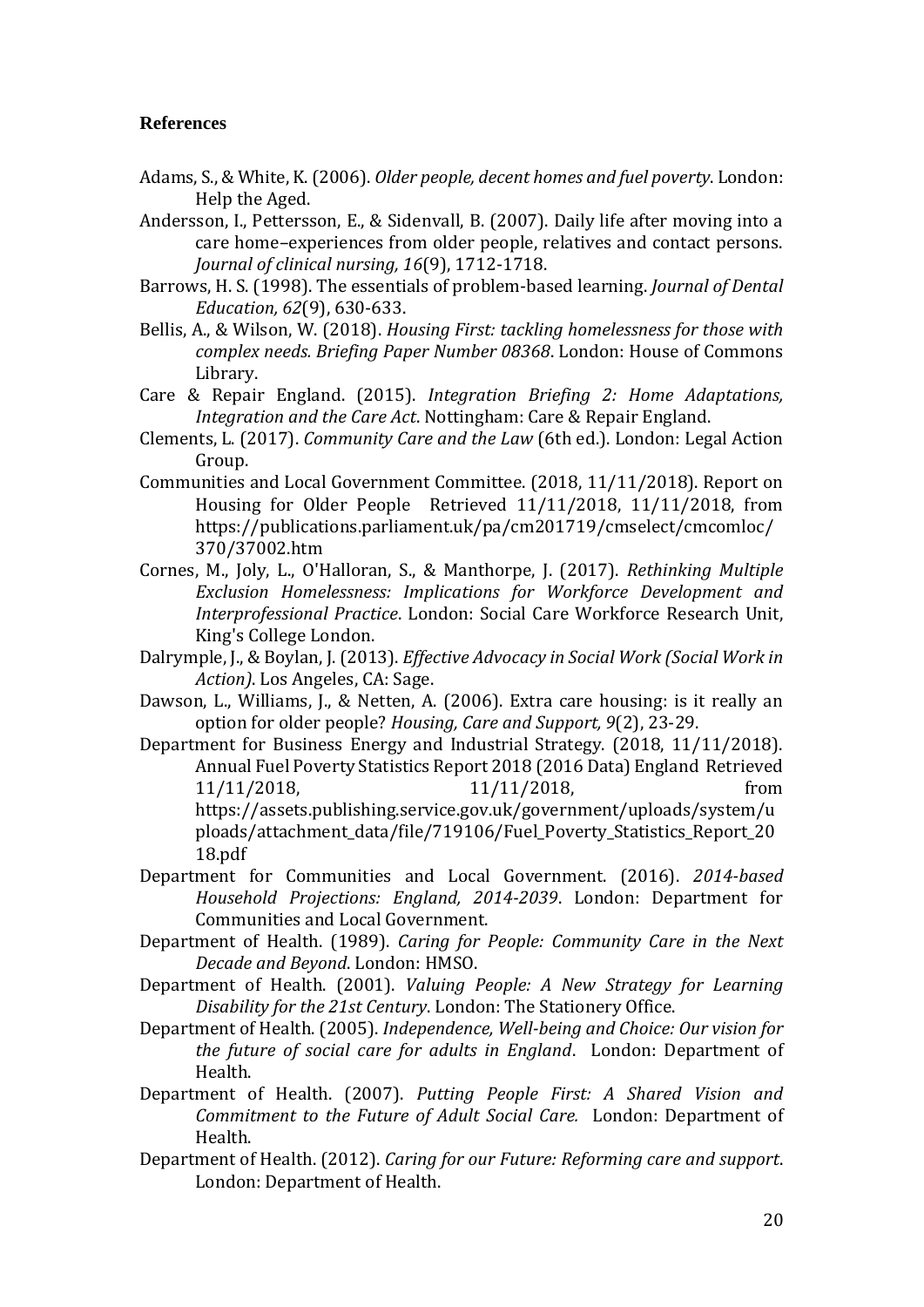- <span id="page-20-12"></span>Department of Health. (2016). *Care and Support Statutory Guidance. Issued under the Care Act 2014*. London: Department of Health.
- <span id="page-20-7"></span>Department of Health and Social Care. (2018, 15/08/2018). £76 million a year to build homes for vulnerable people Retrieved 15/08/2018, 15/08/2018, from https:/[/http://www.gov.uk/government/news/76-million-a-year](http://www.gov.uk/government/news/76-million-a-year-to-build-homes-for-vulnerable-people)[to-build-homes-for-vulnerable-people](http://www.gov.uk/government/news/76-million-a-year-to-build-homes-for-vulnerable-people)
- <span id="page-20-15"></span>Dwyer, P., Bowpitt, G., Sundin, E., & Weinstein, M. (2015). Rights, responsibilities and refusals: Homelessness policy and the exclusion of single homeless people with complex needs. *Critical Social Policy, 35*(1), 3-23.
- <span id="page-20-5"></span>Feinstein, L., Lupton, R., Hammond, C., Mujtaba, T., Salter, E., & Sorhaindo, A. (2008). The Public Value of Social Housing: A Longitudinal Analysis of the Relationship between Housing and Life Chances. London: The Smith Institute.
- <span id="page-20-0"></span>Ferguson, I., & Lavalette, M. (2017). After Grenfell Tower. *Critical and Radical Social Work, 5*(3), 265-267.
- <span id="page-20-2"></span>Fitzpatrick, S., Bramley, G., & Johnsen, S. (2013). Pathways into multiple exclusion homelessness in seven UK cities. *Urban Studies, 50*(1), 148-168.
- <span id="page-20-3"></span>Fitzpatrick, S., Pawson, H., Bramley, G., Wilcox, S., Watts, B., & Wood, J. (2018). The homelessness monitor: England 2018 Retrieved 16/02/2019, from https:/[/http://www.crisis.org.uk/media/238700/homelessness\\_monitor](http://www.crisis.org.uk/media/238700/homelessness_monitor_england_2018.pdf) [\\_england\\_2018.pdf](http://www.crisis.org.uk/media/238700/homelessness_monitor_england_2018.pdf)
- <span id="page-20-13"></span>Giddens, A. (1991). *Modernity and Self-Identity: Self and Society in the Late Modern Age*. Cambridge: Polity Press.
- <span id="page-20-8"></span>Gould, N., & Taylor, I. (2017). *Reflective learning for social work: research, theory and practice*: Routledge.
- <span id="page-20-9"></span>Handy, C. (2014). Housing, health and social care - an introduction. *Journal of Integrated Care, 22*(1), 4-9.
- <span id="page-20-10"></span>Harris, J., & Roulstone, A. (2011). *Disability, Policy and Professional Practice*. London: Sage Publications Ltd.
- <span id="page-20-16"></span>Heywood, F., & Turner, L. (2007). *Better outcomes, lower costs. Implications for health and social care budgets of investments in housing adaptations, improvements and equipment: a review of the evidence*. London: The Stationery Office.
- <span id="page-20-6"></span>House of Commons Committee of Public Accounts. (2016). *Personal budgets in social care. Second Report of Session 2016-2017*. London: The Stationery Office.
- <span id="page-20-14"></span>Hudson, J., Kühner, S., & Lowe, S. (2015). *The Short Guide to Social Policy* (2nd ed.). Bristol: Policy Press.
- <span id="page-20-1"></span>Hughes, L. (2018, 02/08/2018). Guest blog: My Grenfell Experience: Part One Retrieved 02/08/2018, 02/08/2018, from https://lynromeo.blog.gov.uk/2018/01/11/guest-blog-my-grenfellexperience-part-one/
- <span id="page-20-11"></span>Institute of Public Care. (2017). *Market Shaping in Adult Social Care*. Oxford: Institute of Public Care, Oxford Brookes University.
- <span id="page-20-4"></span>International Federation of Social Workers. (2014, 15/08/2018). Global Definition of Social Work Retrieved 15/08/2018, 15/08/2018, from https:/[/http://www.ifsw.org/what-is-social-work/global-definition-of](http://www.ifsw.org/what-is-social-work/global-definition-of-social-work/)[social-work/](http://www.ifsw.org/what-is-social-work/global-definition-of-social-work/)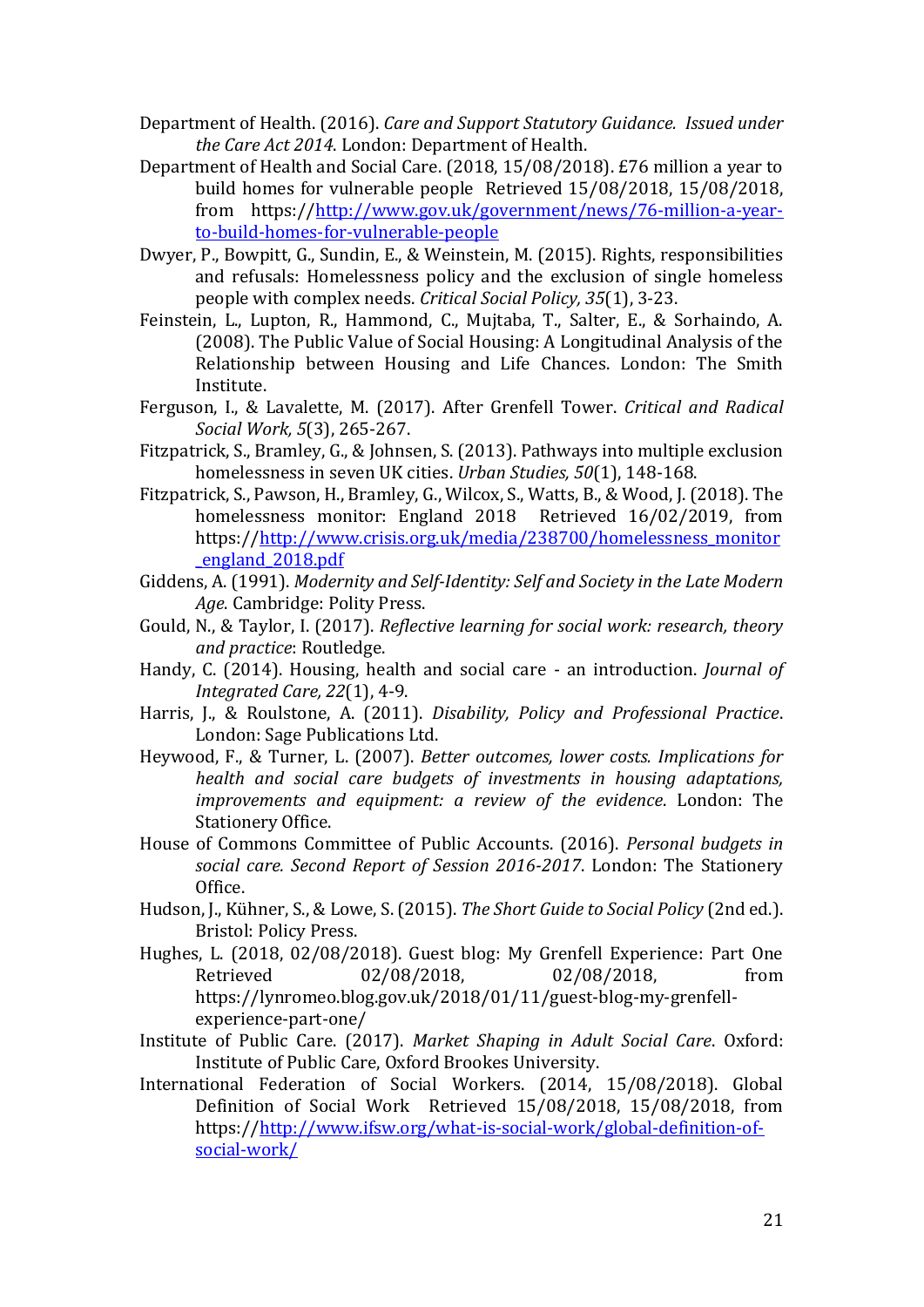- <span id="page-21-5"></span>Jarret, T. (2018). *Social Care: forthcoming Green Paper on older people and parallel programme (England). Briefing Paper Number 8002*. London: House of Commons Library.
- <span id="page-21-15"></span>Johnson, J., Rolph, S., & Smith, R. (2012). *Residential Care Transformed: Revisiting 'The Last Refuge'*. Basingstoke: Palgrave Macmillan.
- <span id="page-21-10"></span>Laing and Buisson. (2010). *Extra-Care Housing UK Market Report 2010* (10th ed.). London: Laing and Buisson.
- <span id="page-21-9"></span>Lewis, G. (2007). Predicting who will need costly care: How best to target preventive health, housing and social programmes. *London: King's Fund*.
- <span id="page-21-13"></span>Lloyd-Sherlock, P. (2002). Social Policy and Population Ageing: Challenges for North and South. *International Journal of Epidemiology, 31*, 754-757.
- <span id="page-21-14"></span>Lymbery, M. (2010). A new vision for adult social care? Continuities and change in the care of older people. *Critical Social Policy, 30*(1), 5-26.
- <span id="page-21-6"></span>Macmillan, T., Gallagher, J., Ronca, M., Bidey, T., & Rembiszewski, P. (2018). *Evaluation of the Homeshare Pilots*. London: Social Care Institute for Excellence / Traverse.
- <span id="page-21-11"></span>Marmot, M. (2016). *The Health Gap: The Challenge of an Unequal World*. London: Bloomsbury.
- <span id="page-21-12"></span>Marmot, M., & Wilkinson, R. (1999). *Social Determinants of Health*. Oxford: Oxford University Press.
- <span id="page-21-17"></span>Massie, R., Machin, R., McCormack, F., & Kurth, J. (2018). Having a voice: A collaborative research project exploring the challenges and assets of people experiencing homelessness. *Journal of Integrated Care, 26*(4), 342- 352.
- <span id="page-21-7"></span>Mayor of London. (2018, 15/08/2018). Rough sleeping in London (CHAIN reports) Retrieved 15/08/2018, 15/08/2018, from https://data.london.gov.uk/dataset/chain-reports
- <span id="page-21-16"></span>McDonald, A. (2010). *Social Work with Older People*. Cambridge: Polity Press.
- <span id="page-21-0"></span>McDonnell MP, J. (2017, 12/08/2018). John McDonnell says Grenfell fire was social murder Retrieved 12/08/2018, 12/08/2018, from https:/[/http://www.bbc.co.uk/news/av/uk-40623761/john-mcdonnell](http://www.bbc.co.uk/news/av/uk-40623761/john-mcdonnell-says-grenfell-fire-was-social-murder)[says-grenfell-fire-was-social-murder](http://www.bbc.co.uk/news/av/uk-40623761/john-mcdonnell-says-grenfell-fire-was-social-murder)
- <span id="page-21-1"></span>McNicoll, A. (2017). Social workers drafted in to support Grenfell Tower survivors. *Community Care*. Retrieved from https:/[/http://www.communitycare.co.uk/2017/06/22/social-workers](http://www.communitycare.co.uk/2017/06/22/social-workers-drafted-support-grenfell-tower-survivors/)[drafted-support-grenfell-tower-survivors/](http://www.communitycare.co.uk/2017/06/22/social-workers-drafted-support-grenfell-tower-survivors/)
- <span id="page-21-4"></span>Means, R., Richards, S., & Smith, R. (2008). *Community care: policy and practice*. Basingstoke: Palgrave Macmillan.
- <span id="page-21-8"></span>Melvin, P. (2004). A nursing service for homeless people with mental health problems. *Mental Health Practice, 7*(8), 28-31.
- <span id="page-21-3"></span>Ministry of Housing Communities and Local Government. (2018). Statutory Homelessness, April to June (Q2) 2018: England Retrieved 16/02/2019, from

https://assets.publishing.service.gov.uk/government/uploads/system/u ploads/attachment\_data/file/764301/Statutory\_Homelessness\_Statistical \_Release\_April\_-\_June\_2018.pdf

<span id="page-21-2"></span>Ministry of Housing Communities and Local Government. (2019a). English Housing Survey. Headline Report, 2017-18 Retrieved 16/02/2019, from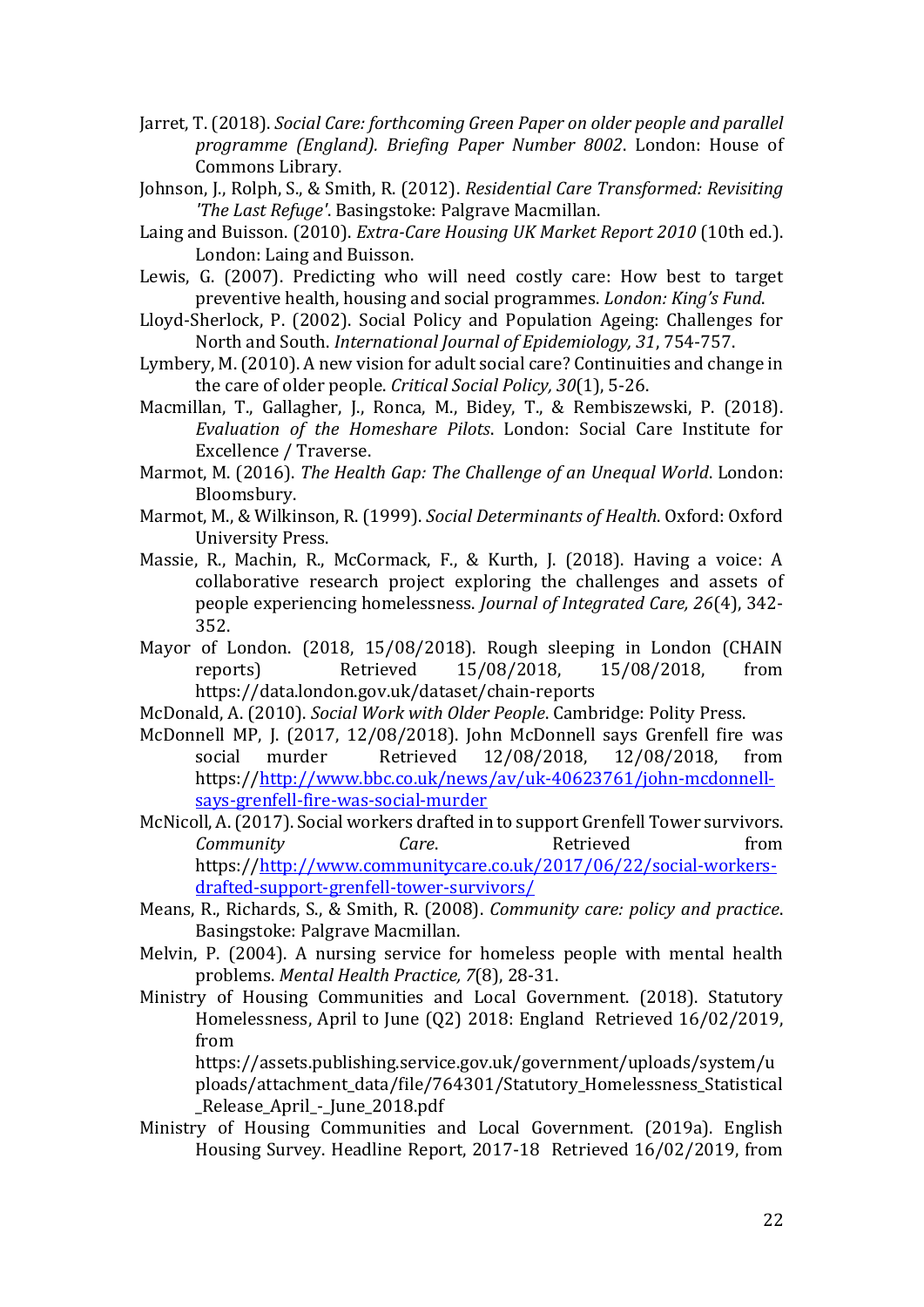https://assets.publishing.service.gov.uk/government/uploads/system/u ploads/attachment\_data/file/774820/2017-18\_EHS\_Headline\_Report.pdf

- <span id="page-22-1"></span>Ministry of Housing Communities and Local Government. (2019b). Rough Sleeping Statistics Autumn 2018, England Retrieved 16/02/2019, from https://assets.publishing.service.gov.uk/government/uploads/system/u ploads/attachment\_data/file/775089/Rough\_Sleeping\_Statistics\_2018.pd f
- <span id="page-22-14"></span>NHS Digital. (2017, 11/11/2018). Safeguarding Adults Collection (SAC): England 2016-17 Experimental Statistics Retrieved 11/11/2018, 11/11/2018, from

https://files.digital.nhs.uk/pdf/7/4/safeguarding\_adults\_collection\_2016 -17\_report.pdf

- <span id="page-22-9"></span>Office of the Deputy Prime Minister. (2006). *A Sure Start to Later Life. Ending Inequalities for Older People: A Social Exclusion Unit Final Report*. London: Office of the Deputy Prime Minister.
- <span id="page-22-11"></span>Organisation for Economic Co-operation and Development. (2015). *Integrating Social Services for Vulnerable Groups: Bridging Sectors for Better Service Delivery*. Paris: OECD Publishing.
- <span id="page-22-13"></span>Park, S., Han, Y., Kim, B., & Dunkle, R. (2017). Aging in Place of Vulnerable Older Adults: Person-Environment Fit Perspective. *Journal of Applied Gerontology, 36*(11), 1327-1350.
- <span id="page-22-7"></span>Paul, R. W. (1993). *Critical Thinking: What every person needs to survive in a rapidly changing world*. Santa Rosa, CA: Foundation for Critical Thinking.
- <span id="page-22-15"></span>Pierson, J. (2016). *Tackling Poverty and Social Exclusion: Promoting Social Justice in Social Work*. Abingdon: Routledge.
- <span id="page-22-2"></span>Pleace, N. (2016). Core Principles of Housing First. In FEANTSA (Ed.), *Housing First Guide Europe*. Brussels: FEANTSA.
- <span id="page-22-4"></span>Quinney, A., & Hafford-Letchfield, T. (2012). *Interprofessional Social Work: Effective Collaborative Approaches*. Exeter: Learning Matters.
- <span id="page-22-16"></span>Ray, M., Bernard, M., & Phillips, J. (2008). *Critical Issues in Social Work with Older People*. Basingstoke: Palgrave Macmillan.
- <span id="page-22-8"></span>Rees, S. (2009). *Mental Ill Health in the Adult Single Homeless Population: A Review of the Literature.* London: Crisis / Public Health Resource Unit.
- <span id="page-22-5"></span>Ritchie, J., & Victory, C. (2014). Housing. In J. Thomas, K. Pollard & D. Sellman (Eds.), *Interprofessional Working in Health and Social Care. Professional Perspectives.* (2nd ed.). Basingstoke: Palgrave Macmillan.
- <span id="page-22-10"></span>Robbins, G. (2018). Engels and the perennial housing crisis. *Critical and Radical Social Work, 6*(2), 231-239.
- <span id="page-22-12"></span>Sahlin, I. (2005). The Staircase of Transition. *Innovation: The European Journal of Social Science Research, 18*(2), 115-136.
- <span id="page-22-6"></span>Sillman, D. (2018, 11/11/2018). Families of four or five were living in one room: how social work and the housing crisis intersect Retrieved 11/11/2018, 11/11/2018, from

https:/[/http://www.communitycare.co.uk/2018/09/10/families-four](http://www.communitycare.co.uk/2018/09/10/families-four-five-living-one-room-social-work-housing-crisis-intersect)[five-living-one-room-social-work-housing-crisis-intersect](http://www.communitycare.co.uk/2018/09/10/families-four-five-living-one-room-social-work-housing-crisis-intersect)

<span id="page-22-3"></span>Simcock, P., & Castle, R. (2016). *Social Work and Disability*. Bristol: Polity Press.

<span id="page-22-0"></span>Social Work Action Network. (2017, 08/07/2018). Report from the 'Social Work and the Grenfell Tower Tragedy' discussion evening Retrieved 08/07/2018, 08/07/2018, from